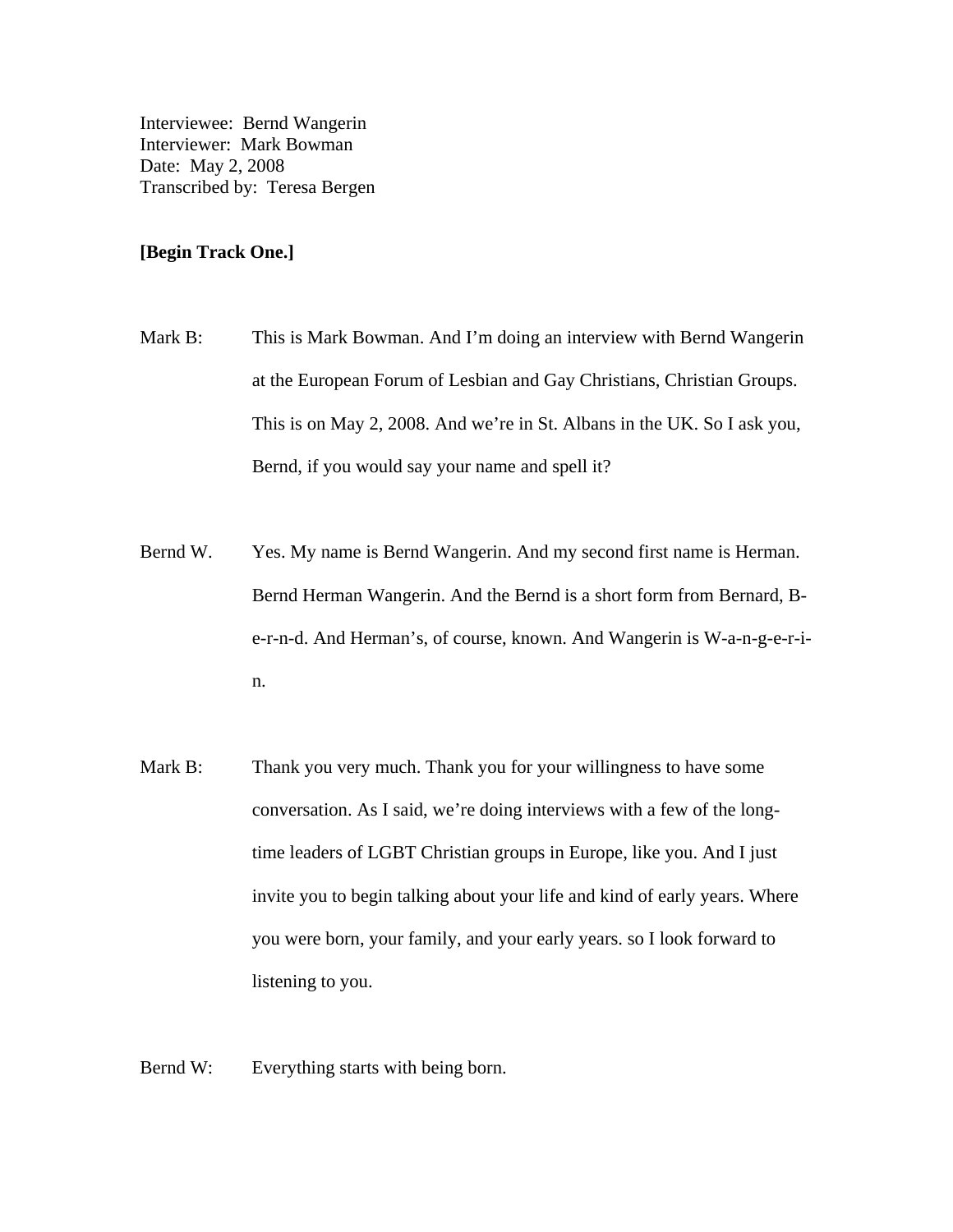## Mark B: It does.

Bernd W: So my place of birth was in Hamburg. That's a famous harbor city in the north of Germany. And it happened on the fifth of August in 1940. So I have quite a long journey since then. And hopefully it will last some time longer. My background is**:** My family from father's side is coming from East Germany. So my family name is the name of a place which is today situated in Poland and was a former German territory. And mother's side is from Hamburg**,** where her mother's from. Yeah. So I was born in Hamburg and brought up in northern Germany. Later on, I had a sister and another sister, six and eight years later. So we were a family of five. And we had to face lifetimes after war when life was not so easy in Germany, as you might know. And so this was one reason for my mother to keep very strong to the religion, and to look out where she could get strengths from. She had had some contact in her youth, but over the years it was not so developed, but when she got into trouble, there were a lot of things she had to face, then she moved very strictly to the–

Mark B: What religious tradition-

Bernd W: Yeah, it was the Protestant tradition. And it's a kind of an evangelical fellowship, yeah. In Germany they say "Gemeinschaft", which means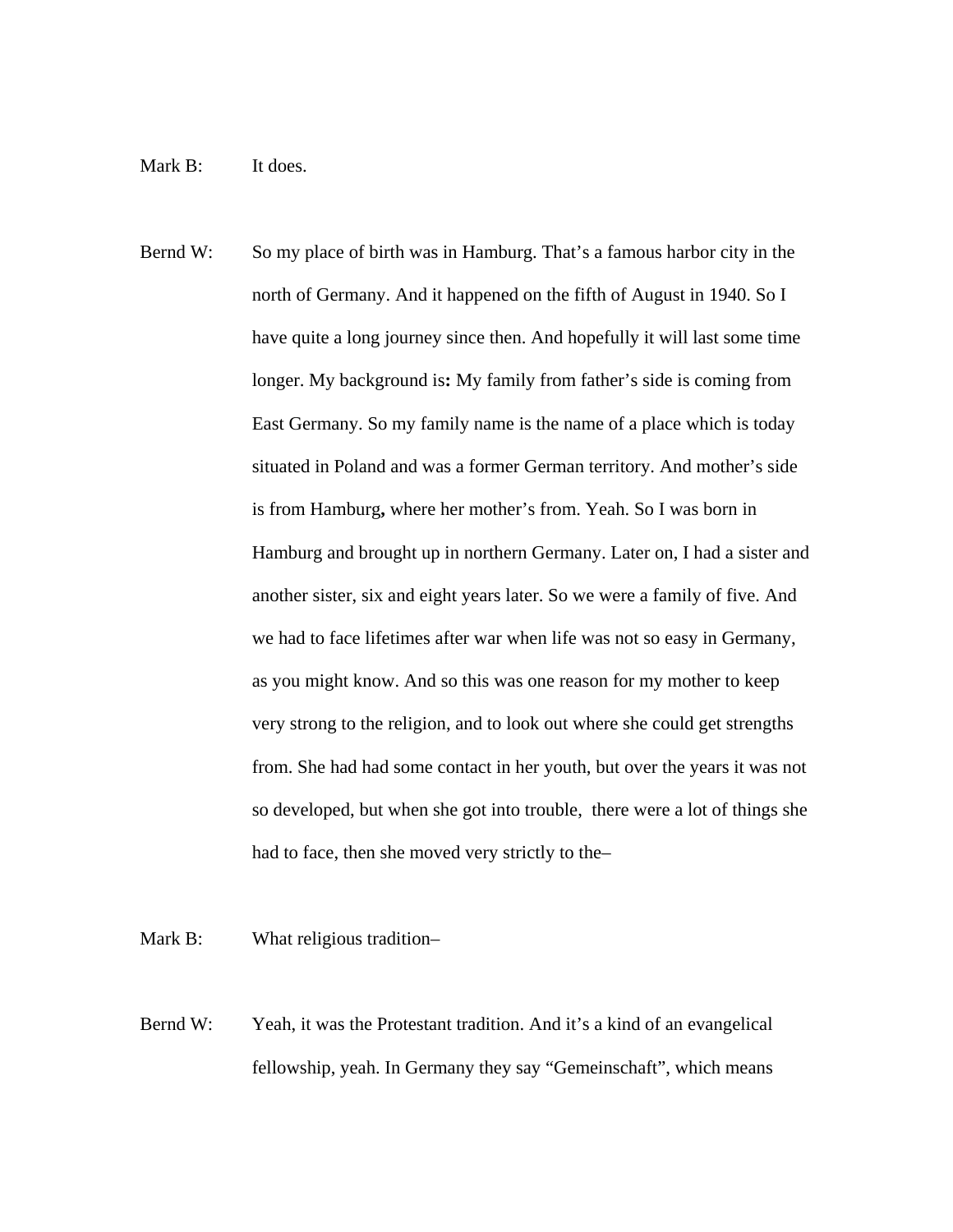those Christians, who go to service on Sunday, but they really want to be in a community, so they meet on Wednesday for Bible class and then Monday for prayer sessions.

Mark B: So did you do that growing up with your mother?

Bernd W: Yeah. I grew up, yes, I was part of it. So one thing on Sunday afternoon was the Bible lesson in an orphans' home. When there was the Bible lesson, I still remember **me** saying, "Mum, have I really to join you for this afternoon?" "Please do! The preacher's coming far from Hamburg somewhere, and we cannot let him be on his own." Actually, I did not let him be by his own, but all the others did, as that two o'clock PM was really PM time and when he started his sermon, you could see the heads bowing, and a lot of eyes closed. But anyway, this group, these people, socalled refugees from Eastern Germany when these parts became forced under Polish administration; and even some have lived in other countries, as the German population was spread in Eastern Europe to various countries before… So I was very much influenced by all these stories about having lost your home and all these serious things. And the joy of having a new start and **"**Thank God we are living this time now, we could have some animal at home!" Yeah, you feed the pig, and then you can kill it and eat it. [laughter]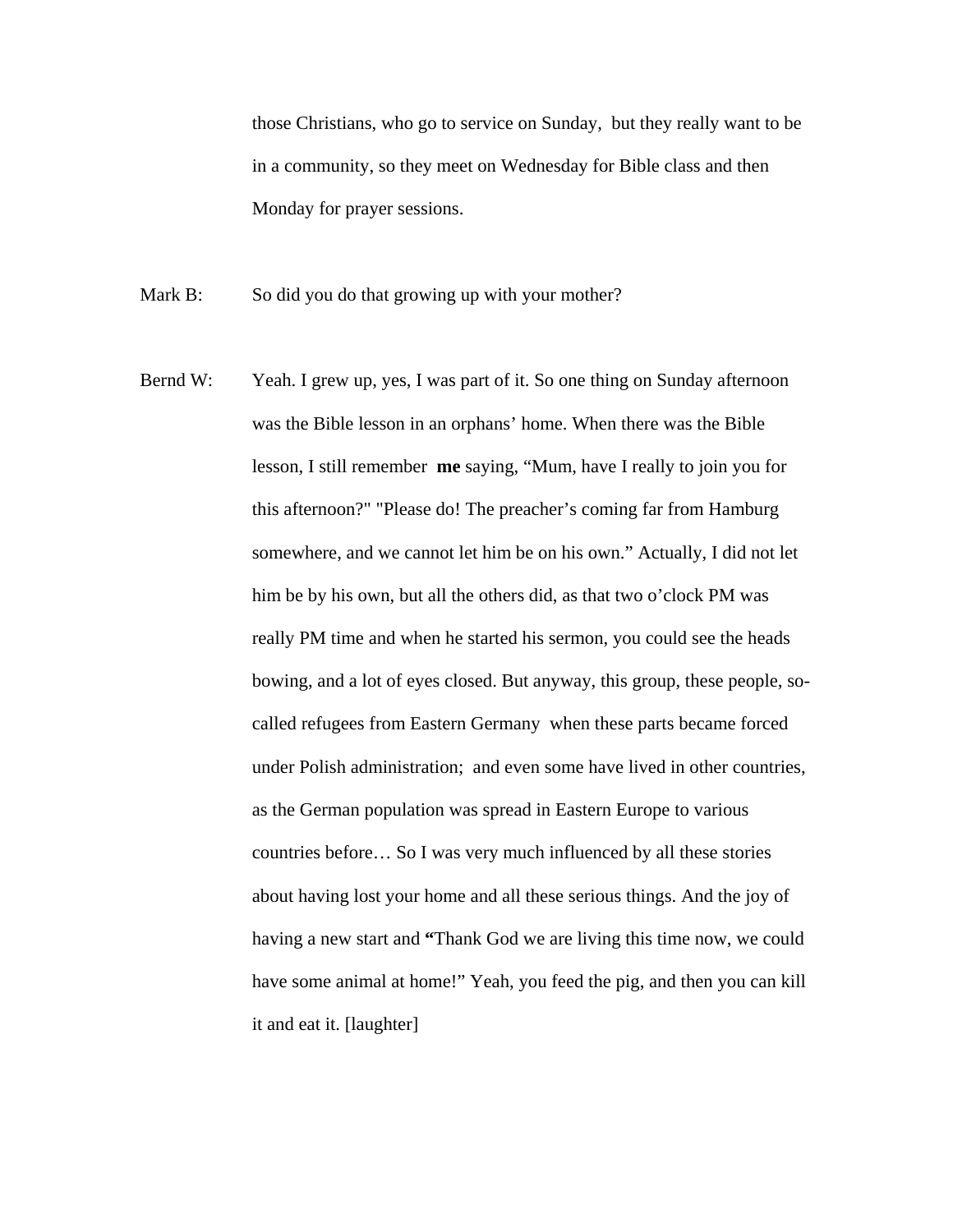- Mark B: How do you think those years formed you and your beliefs? What did you bring from that? What did you take from those early years?
- Bernd W: So I learned that religion is an important thing, not just for decoration but for every day we need to face life, with that I grow, or grew into these matters. When I was confirmed, I started to review lessons in the Sunday School and also the youth club and my own Bible studies with others. So, and in this juvenile days, my most ideal was to become a missionary somewhere abroad. Yeah. So other boys may have collected some posters from the pop stars around their bed. At my bedside, there were some photos from, missionaries. He is in Cameroon, in Africa. And this one in Surinam, and so on and so on. So my mind was really open to the Christians in these countries. But then there must have happened- something which I cannot really remember--I was too young when I finished my first apprenticeship as a tradesman in import/export trading. And then I decided, well, would better to stay in the country and to learn to care for weak people. But becoming a preacher, this was put aside somehow. And I started becoming a deacon, which meant you took care for mentally sick people and so, handicapped people, handicapped by birth or...

Mark B: Was there particular training involved in becoming a deacon?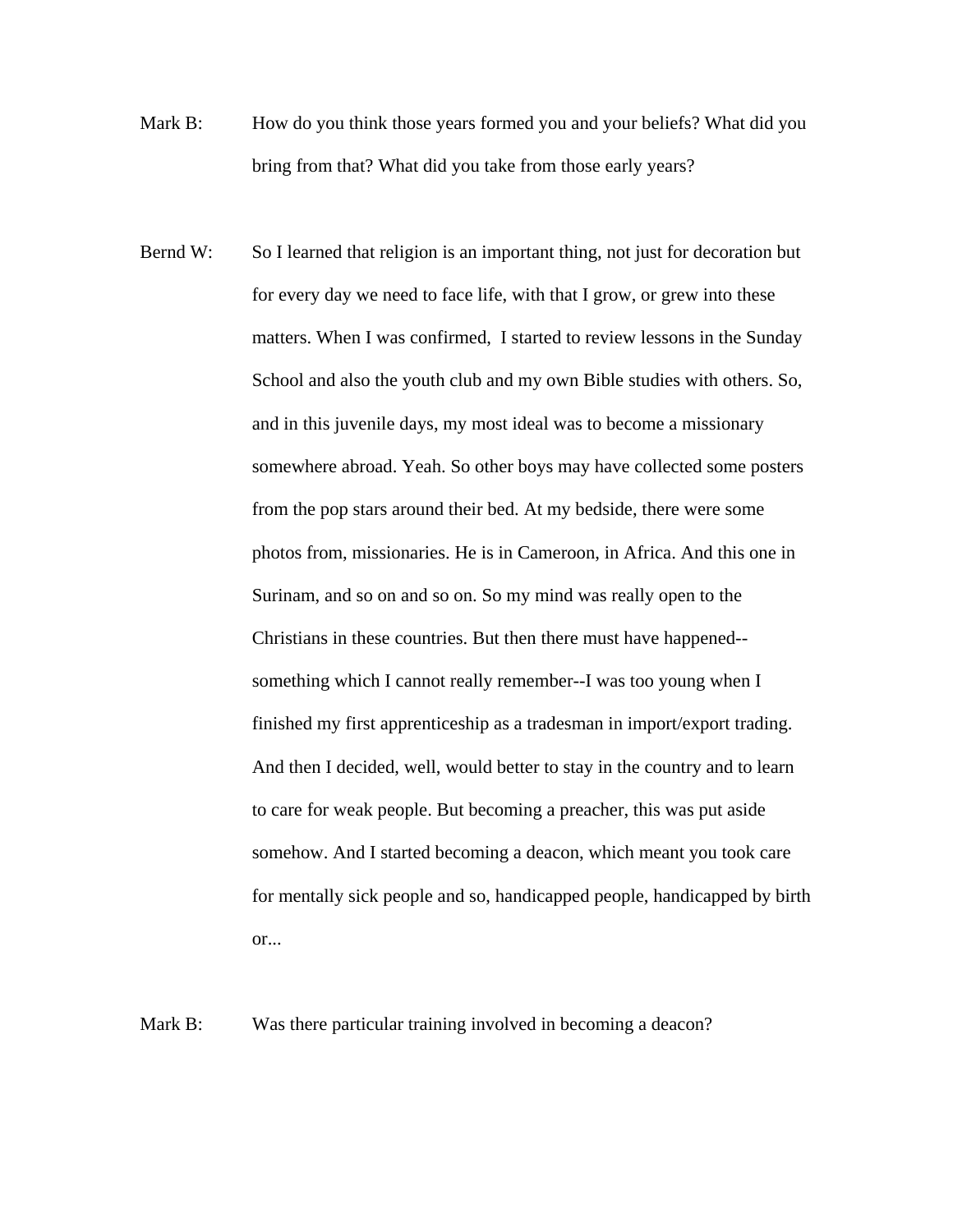Bernd W: Yeah. At that time, in 1960, when you started this training, you were first sent directly to the front without having any training before. You learn by doing. But nowadays, now these things have developed a lot, and you have a lot more training before you get started your work. But this was a training for four years, and you had a big examination. And then you were entitled to work in the church as a youth worker or even if you like to work with these ill people or weak people and you stay in the place where these people are cared for. So my way led me to a short time of caring for mentally handicapped people. And then one day I was called, to the office and they say, "Now we thought we should offer you a new place. What do you think if we would like to send you to London? "Ooh, London." I stumbled. "Yes, there's a job in the German YMCA in London." - Since the nineteenth century and still, there is some association's work to do, and they want to extend their work. And in the '60s there were lots of young people are coming to London to learn English, and they have a big hostel system and summer school and that sort of thing. So they thought they could need a third person. And so I, in November, yes, I did a six hours trip on the ferry boat from the Netherlands to Britain. And I can still remember it. [laughs]

Mark B: You were how old then?

Bernd W: I was twenty-four, yeah. The exam was in spring, in '64, in October I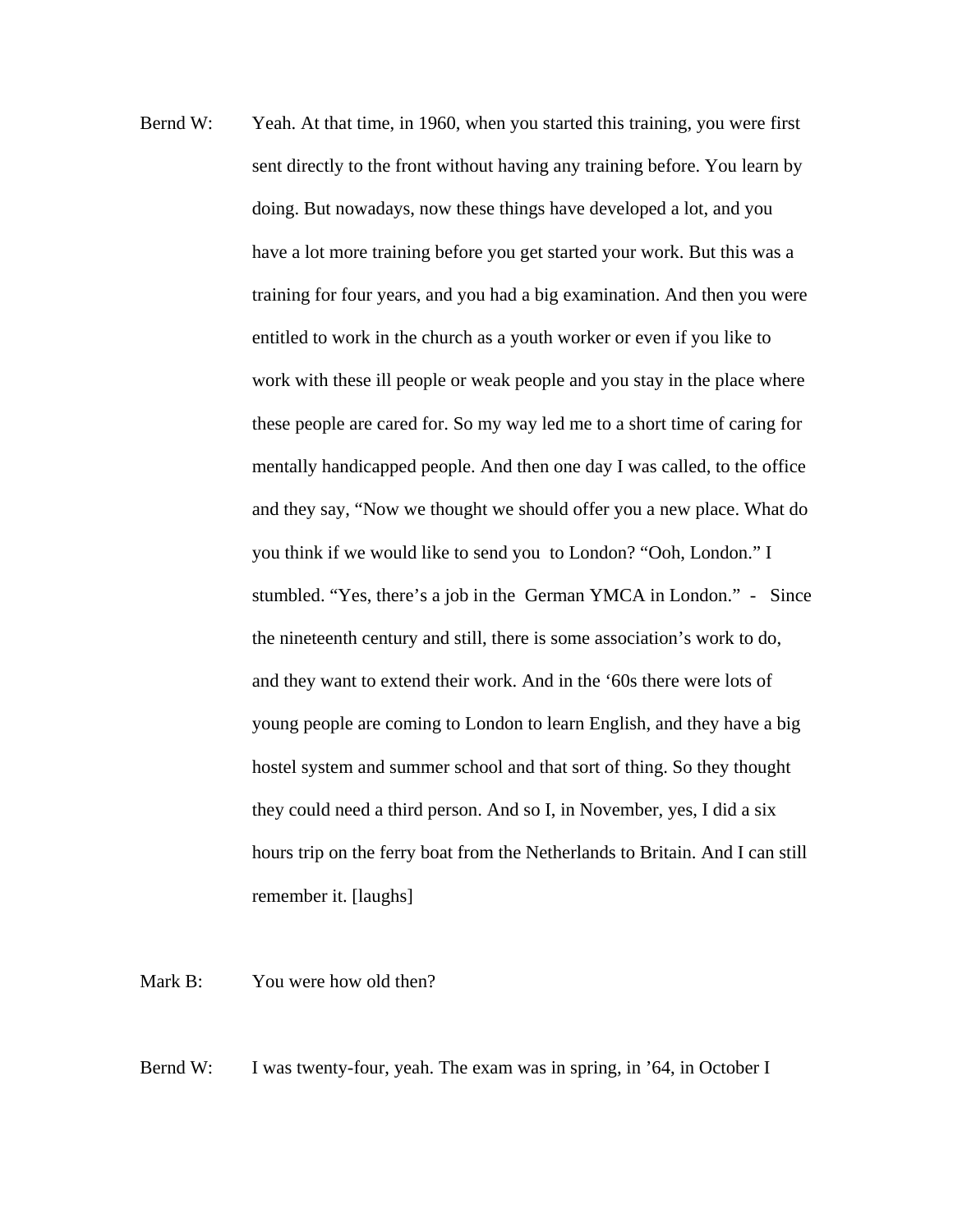received the blessing as a deacon and became member of the fellowship – which I still belong to - yeah. And in November  $2<sup>nd</sup>$  I left Germany.

- Mark B: Did you know English then?
- Bernd W: Yeah. My original English was from school time, grammar school, and from my time when I was trained for export and import. So it looked like some business English. So this was a good basis. But later I regretted I never at that time made an attempt to have an official paper, the Lower Cambridge Certificate, for instance, which was...everybody came there to get this. Okay.
- Mark B: So [both talking]
- Bernd W: I lived in the swinging London at that time, but my mind was not so open to the things which were going on. Yeah, so I realized what was there, but it didn't touch me too much. Of course I had the record of The Stones, yes.
- Mark B: So what kind of work were you doing?
- Bernd W: It was partly this association work, they have an Anglo-German-Circle, they needed people with both languages. And the hostel service needed my attention sometimes, or in the summer time there was a school which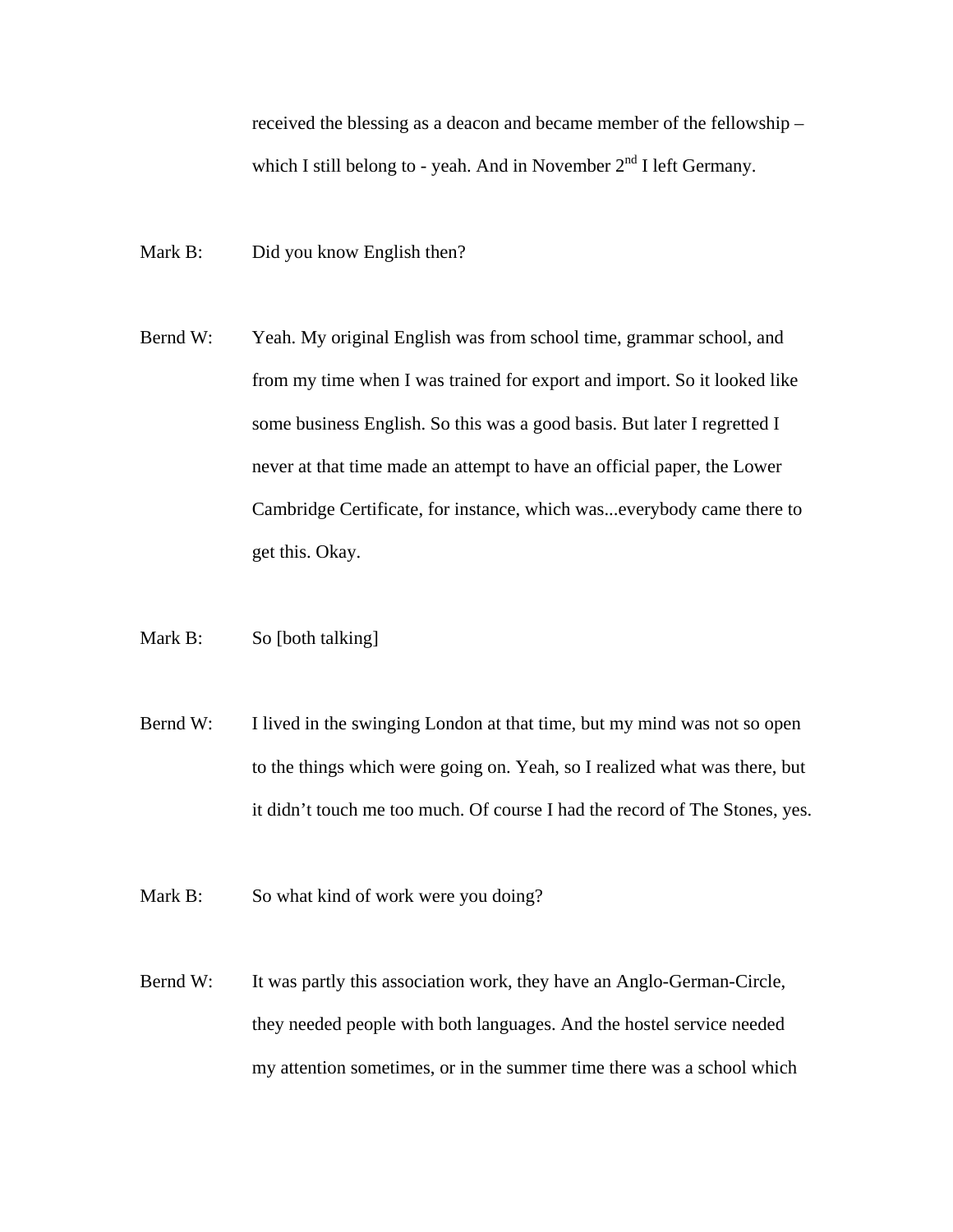was packed with beds to become a youth hostel for six weeks. And so it was... I was the editor of the monthly news sheet. So this was, at that time, very complicated. Yeah. Nowadays you copy it and everything's fine. [laughs] Yeah, the things in the association didn't go so well as the general secretary thought, development was not going as quick as they had planned. They didn't get the permission to pull down another building, and the financing was not sure, so after one and a half years, they said, okay, it's better you go back home. And then my **"**people**"** - I should have mentioned that becoming a deacon meant also becoming a member of the community of deacons. So the leaders of this, they sent me to London and now they were asked to find another place for me - just brought me to Wiesbaden in Hessen, and there I worked for three years as a deacon in the parish with young people, with elderly people. And after three years we had a little arguing about finding some work for me in the adult community. And the lay president of the board said, "Oh, we've got two ministers here already. We don't need a third one. So you keep to your youth groups." This made me ask: Should I have looked for another parish where I could have both, or should I take the chance of graduating, which was a chance to start a new training to become gradually a minister. So this was a decision to move on the way if you can... which took at least ten years.

Mark B: The training...took ten years. Where did you do that?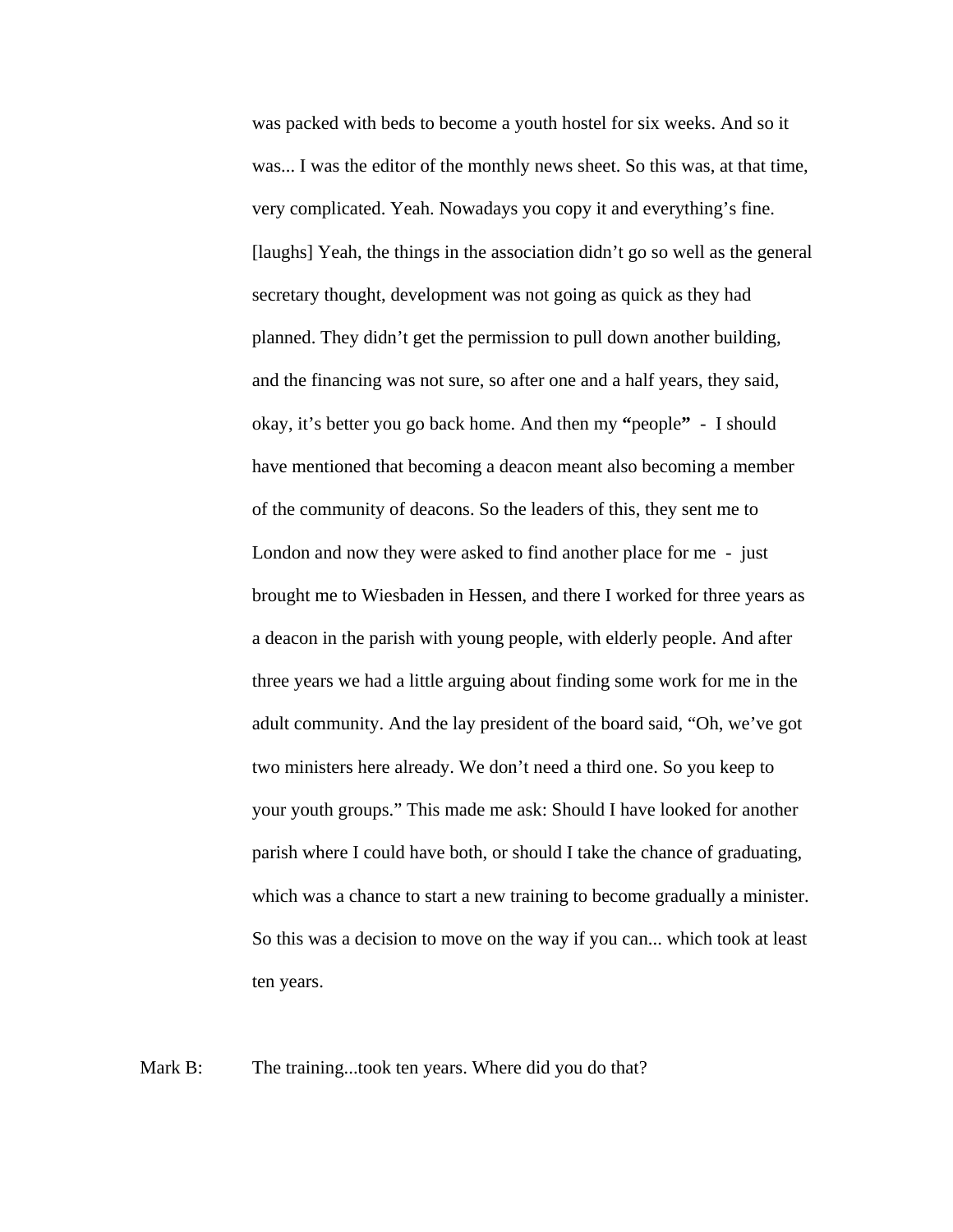Bernd W: And this was all done in the southern part of Hessen. In our southern part of Germany, Hessen, we have two Protestant churches. And I lived in the southern part. And the main thing was for me to become an employment by the body of the church, not by a parish. So this was after one year of training, I was employed by the body of the church and sent to a vacant parish somewhere out in the mountains. Later they told me: Yes, you were free, you could refuse to work here! But I didn't ask anything. I was certain about this challenge. I was there, and took some paint... The garden fence was painted freshly. The village people say, "Oh, this minister, he's just not asking to get everything done for himself. He's doing it by himself." So the start was very positive. Meanwhile I was married and the first child was born–in Wiesbaden when this happened. So we were three when we were coming to this place. After three years of successful work, everything was okay. But I thought, hmm, this challenge is not too big, isn't it? And then as you could not become a minister by a plan which would say you need ten years, but you could only go one step, and then some other people have to decide, whether they recommend you to be more trained. So I thought the time had come now to ask for this permission by the synod to witness about me. And after that, I was free of work and my salary was paid. Then I went to Bonn for studies in theological faculty at the university in Bonn. Which was for a year. And then after that, I had to do all this theological examinations. And then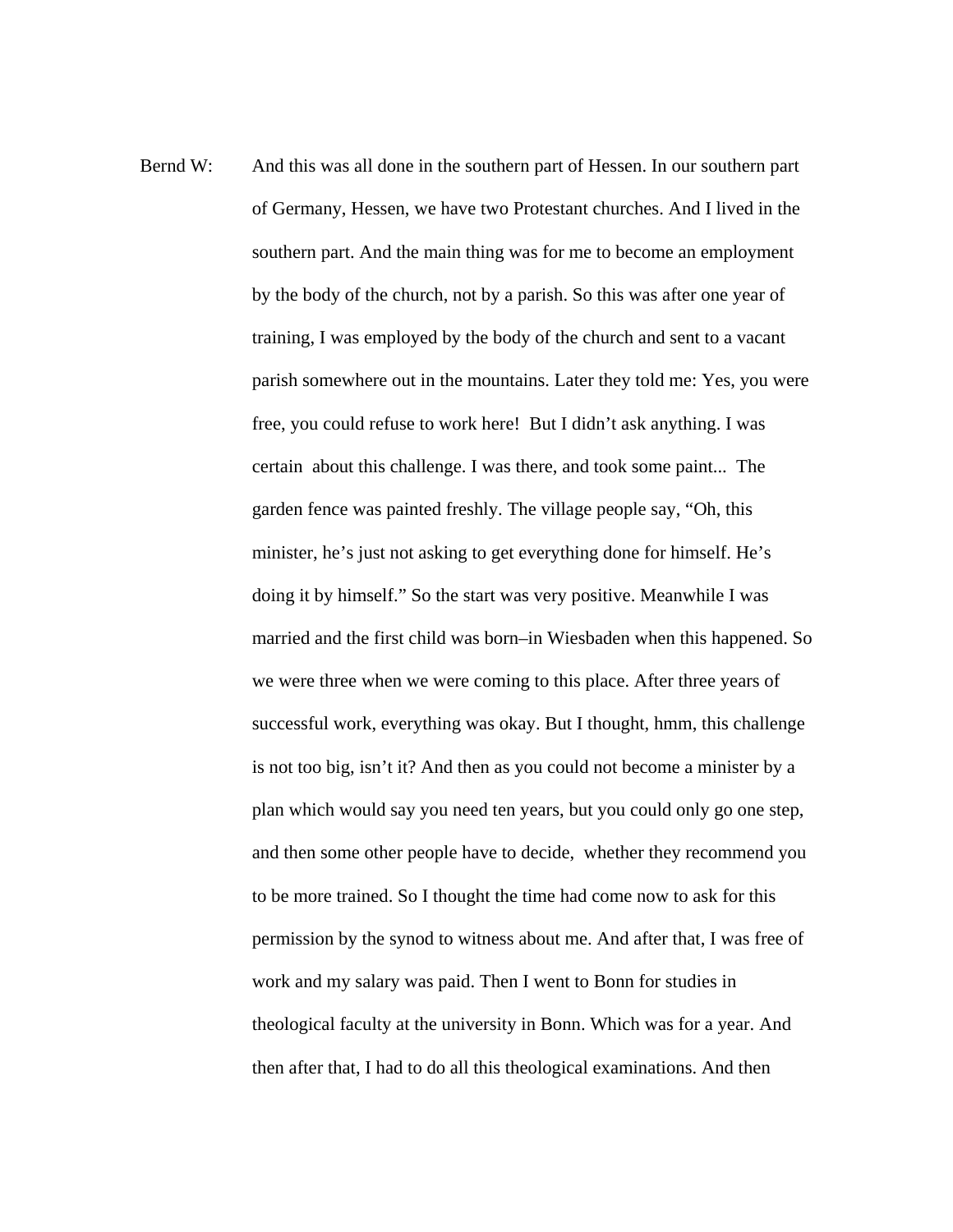there were lots of special trainings for a vicar and other examinations. So I finally, I have the title of vicar. So this was the way the church invented to become ministers, an assistant way. And the official way was via the university, of course. And then I worked short time in the village when I had finished all this. And sometime earlier, we had a trip to the Rhine area and we had a prayer in one of those churches there. I understood that this church said:"Oh, yes, one day it would be fine for you, if you could be one day the pastor of this church." And then, months later, I met the dean of this area, and mentioned this to him. He said, "Oh, this place is vacant for so long. We could not find anybody." He said, "Are you interested?" This was a very complicated place, but ,of course, I was interested. And my predecessor, I guess it's predecessor, yes? The pastor before me?

## Mark B: Yes, predecessor.

Bernd W: He was there for twenty years directly after war. And he had done such a lot of buildings and development in the past, so at the end of his time, everything was just done and parish work was low. So when I came there as a young man with new ideas, so everything was on my side.

Mark B: You were about how old when you started there?

Bernd W: Thirty-four. I was ordained when I was thirty-four. Yeah. Yeah. - Thirty-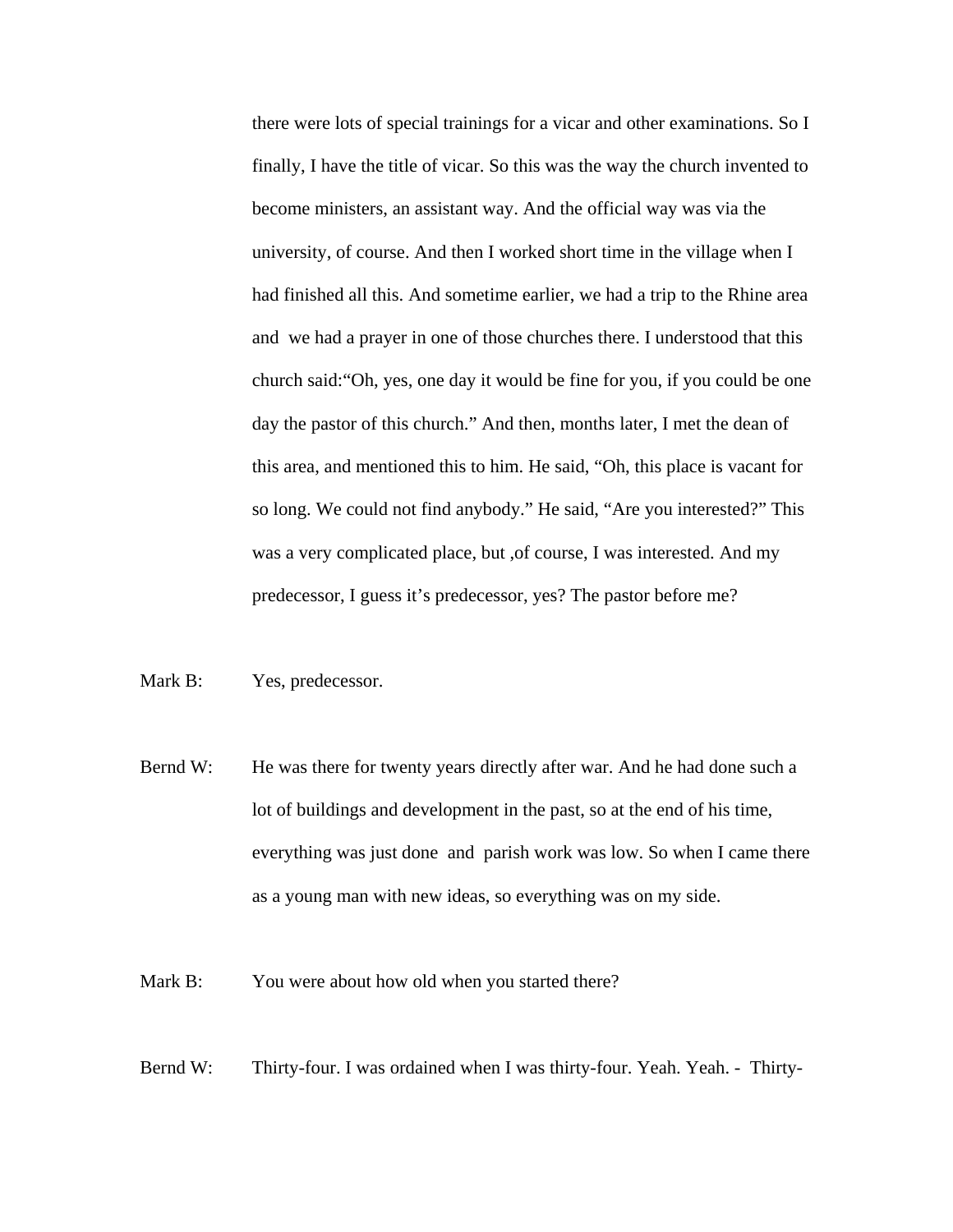three, actually. And so those were the busiest years of my life. So, 3,600 members in three places, three churches. And at every place you have to do some teaching in the schools. And a lot of special things. So this is important, as it shows, I didn't look too much after myself. I went into working, into training, into learning. And my family was, sat by my side, because we had the kids then.

- Mark B: How many children?
- Bernd W: There was another boy was born. And we had a foster boy living with us. So my wife was a very excellent and splendid wife. A real typical housewife, but open-minded and very accepted in the parish. So later I said I couldn't have done all this jobs without a fresh shirt in the cupboard. So she did a lot of key things for me. Yeah. But on the other hand, I had my gay feelings, which I had all these years. Here and there I had a chance to meet a man. Mostly when I was away from home, on training situation. Once a year or so. Being home again then cut. No writing, no telephone, nothing. But I did manage to achieve some sureness of the self, the gay soul. And during this very busy time in this place at the Rhine River, which was very beautiful, I felt totally lonely sometimes. Really deadly lonely. And dark clouds of depression came very close to me, yeah. And my**…** I was anxious to, that I could do something wrong. And then all this that I had achieved and was so wonderful looking could just crack down in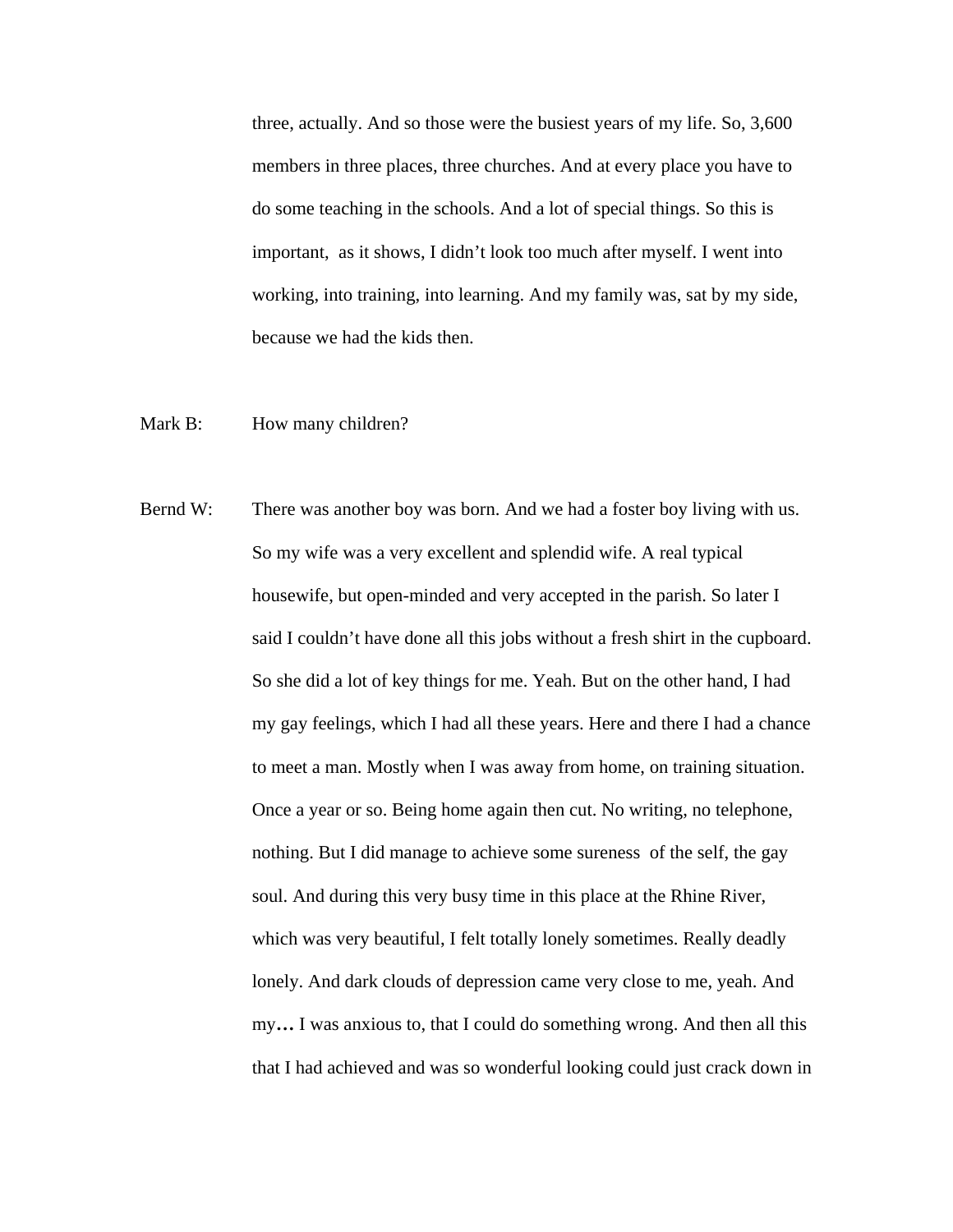a moment when they say: "Oh, this man, he's gay and we have to put him out." Yeah. So I thought better to leave this place and to hide somewhere. And I was informed by chance about a prison ministry. Then I started to make contact to those who were in charge of this kind of people; of course, there was also a big need. And on this very small time between the decision to get the new job in prison ministry, I had my coming out. So when I started in prison ministry, I was in my mind clear that I go there as a gay man.

- Mark B: Could you say a little more about how that happened? About how you came to that coming out?
- Bernd W: There were so many little steps which were just in time there. So was the first time the group, Homosexuals and Church, "Homosexuelle und Kirche" in Hamburg had made a note in the alternative magazine. So when I was visiting my sister after Christmas, she said, "Well, here's the oxmox magazine." I found the ad about homosexual groups. "Oh, you know this? You have been taught in Frankfurt ? So you should make an appointment with this man." And I called and he said, "Oh, yes, we can talk to each other tomorrow or next time, day after Christmas." So we had a talk. And I felt this talking at a cafe was partly gay or not, so it's not so important. The main question: Can one be a little bit pregnant or not? So that I, with my personal experiences, was ready to accept this—the part of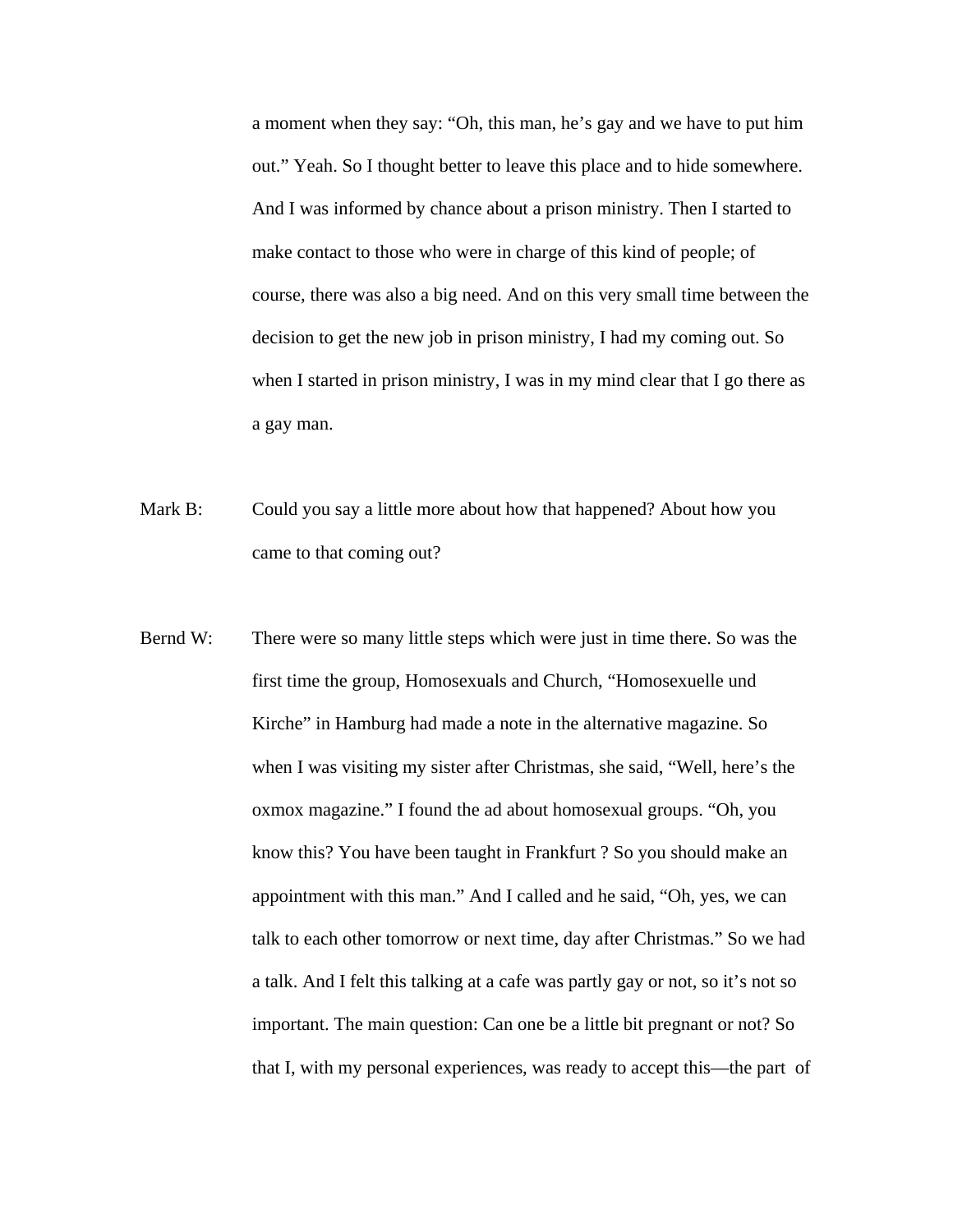being a gay man is bigger than...it's not a thing to be neglected or just ignored… which I had hoped before, so I didn't want to embarrass my wife, my children. That's the thing about that. Yeah. But then I started to say okay to myself, to think exactly but what about the others? And step by step, I had to organize this. And I think it took two or three years. And one important thing was to visit a gay friend from a conference. This was my first being on my own, away from home, just on my own interest. Earlier I was away and there was a conference, and then there were studies. But just to say, "No, I have my own interest now, I want to see this man." was different. And I can still remember the children picking me up from the station, and the wife was in sorrows**.** 

Mark B: Do you remember where was the conference, where that was?

Bernd W: Oh, the conferences, those were from my parish work was at that time– where we are in Protestant minority in those pastors in Diaspora; all around the Catholic parishes, and I am the Protestant one. And so some other areas of our church are in the same situation and these colleagues they gathered once a year. And we visited other minorities of Protestants, for instance, in France.

Mark B: Okay.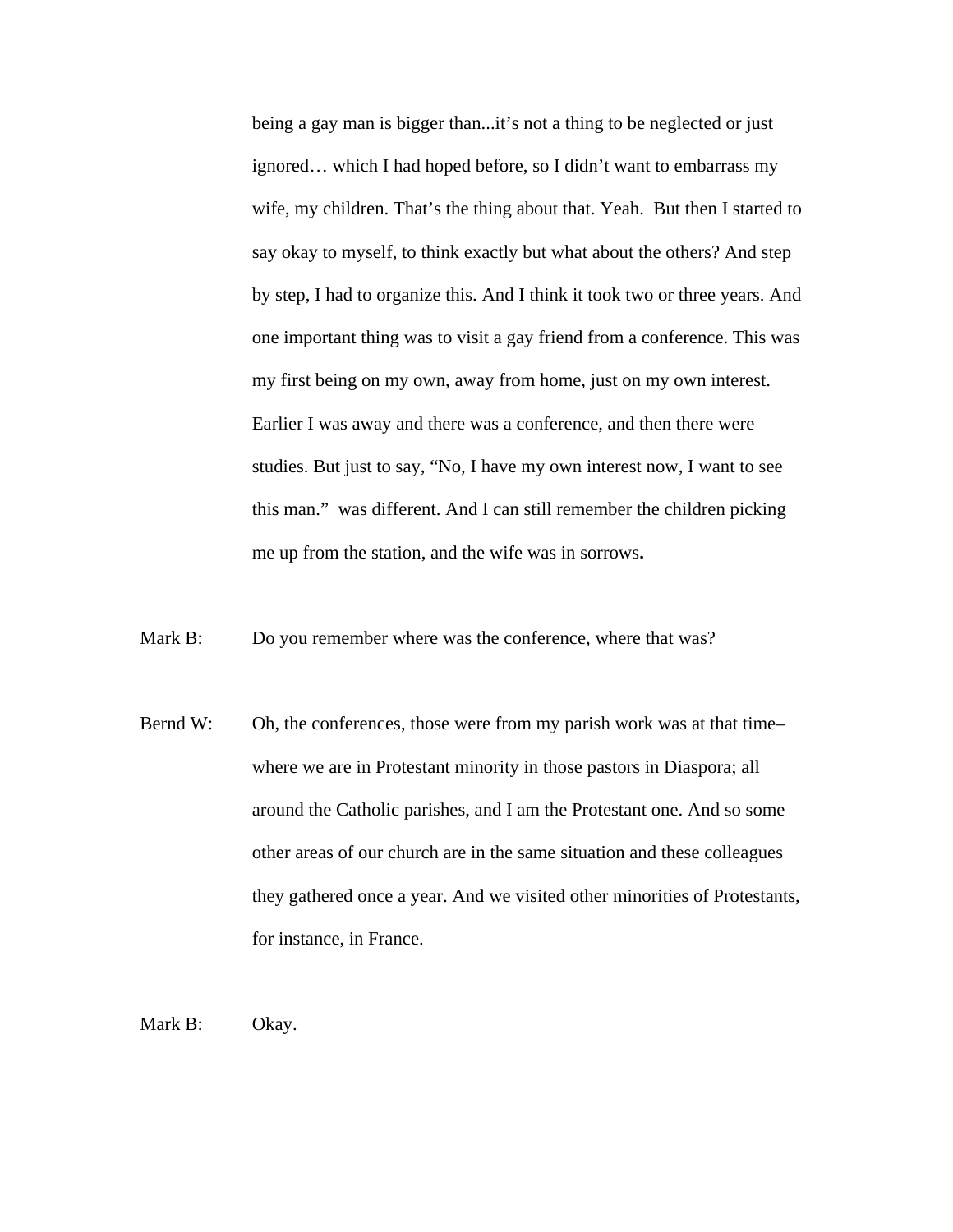- Bernd W: Here and and my first, I remember my attempt to join the gay group in Frankfurt now, having talked to this man in Hamburg, back home, were the Frankfurt, around the area of Frankfurt, surrounding area., surrounding area of Frankfurt, yes, there's one, so I could talk to a friend, which was named to me to see in person. "This Sunday afternoon, I will be there. And then you come and then you must look for me."
- Mark B: This was around, around which year was this?
- Bernd W: This was '82. Yeah, I was forty-two that year. So looking from the end that said it was not too late, it as late, and as we know, or somehow...I think, okay, the forties was not too bad a time to be a gay man. Yeah. And, yeah, so I asked first the leader of this school in Frankfurt, "Do you have people there with income tax group for number three?" I couldn't even write for married couples, it was not possible to write down: "I am married, I feel I am gay, I want to come to your group." So I finally, when I opened the door, the first man I saw was somebody I knew from somewhere. I said, "You are here?!"

Mark B: So what kind of group was it in Frankfurt? A support group?

Bernd W: Yeah. At that time–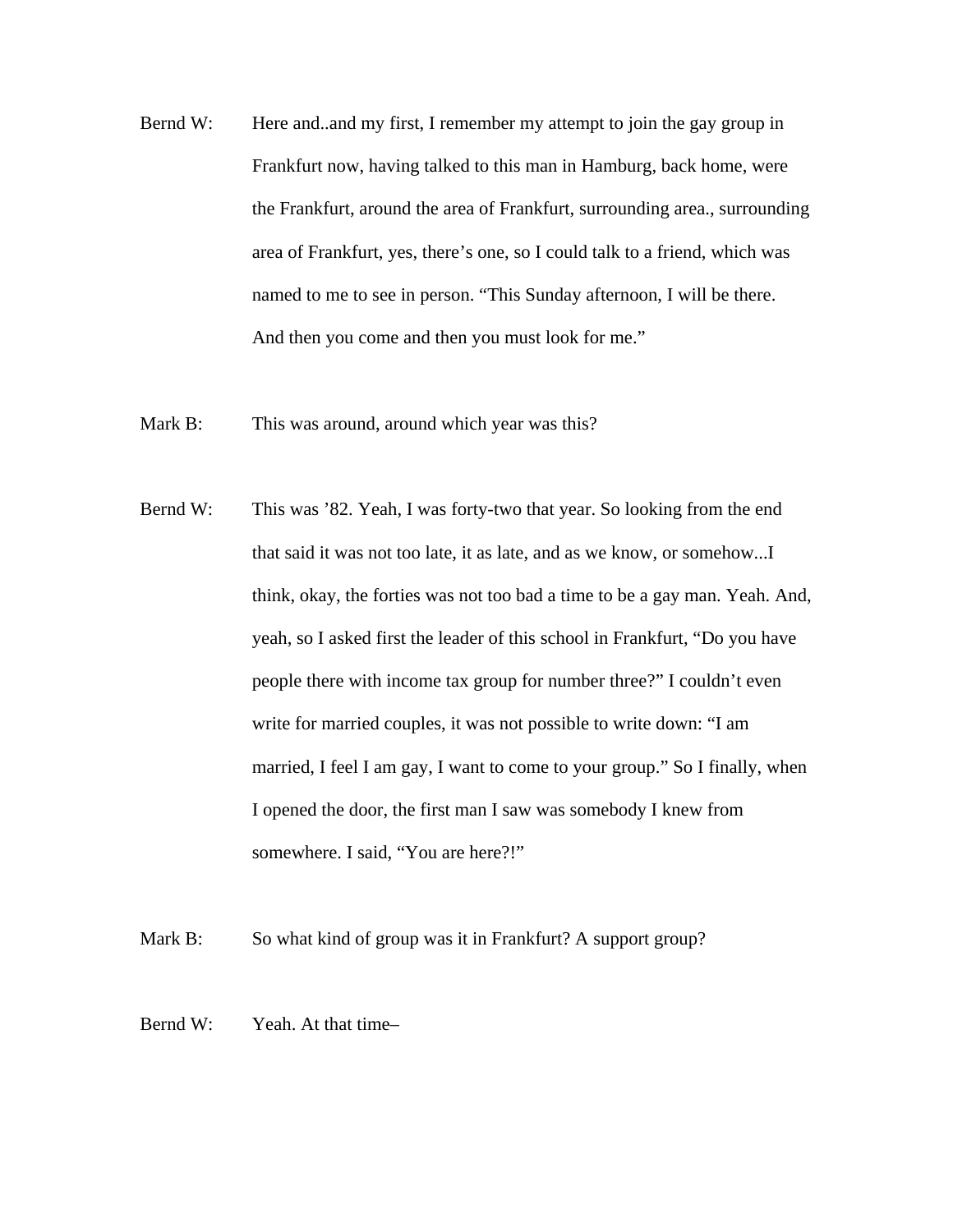Mark B: Men and women? Or all men? Or–

- Bernd W: It was, The HuK is now a group in Germany for thirty years. At that time, she existed less than ten. Founded in '77. And we were the first in Frankfurt, the first group where you could go if you think you are gay and don't know other scene. No sports group, no movement...today, you find thirty groups.
- Mark B: Right. Right.
- Bernd W: So there are a lot of people of all kinds, and even some women. But our group was, yeah, I think we've never had more than five women. And sometimes one has the idea that, according to this one woman which came regularly, the others just popped in and went again, so it doesn't fit too well. And this Homosexuelle und Kirche, this group was also asked to help to organize in an academy of our church, two conferences for the church people, for the public for research. And, yes, I joined this conference and was very good on my horizon. And then this group, which meets for every two weeks in Frankfurt. At the beginning, we've got thirty people. So when all thirty people, everybody said a few words about themselves, so one hour was gone. Then we have a cup of coffee the next hour. Then after that, we even had strictly a theme, which we worked in groups.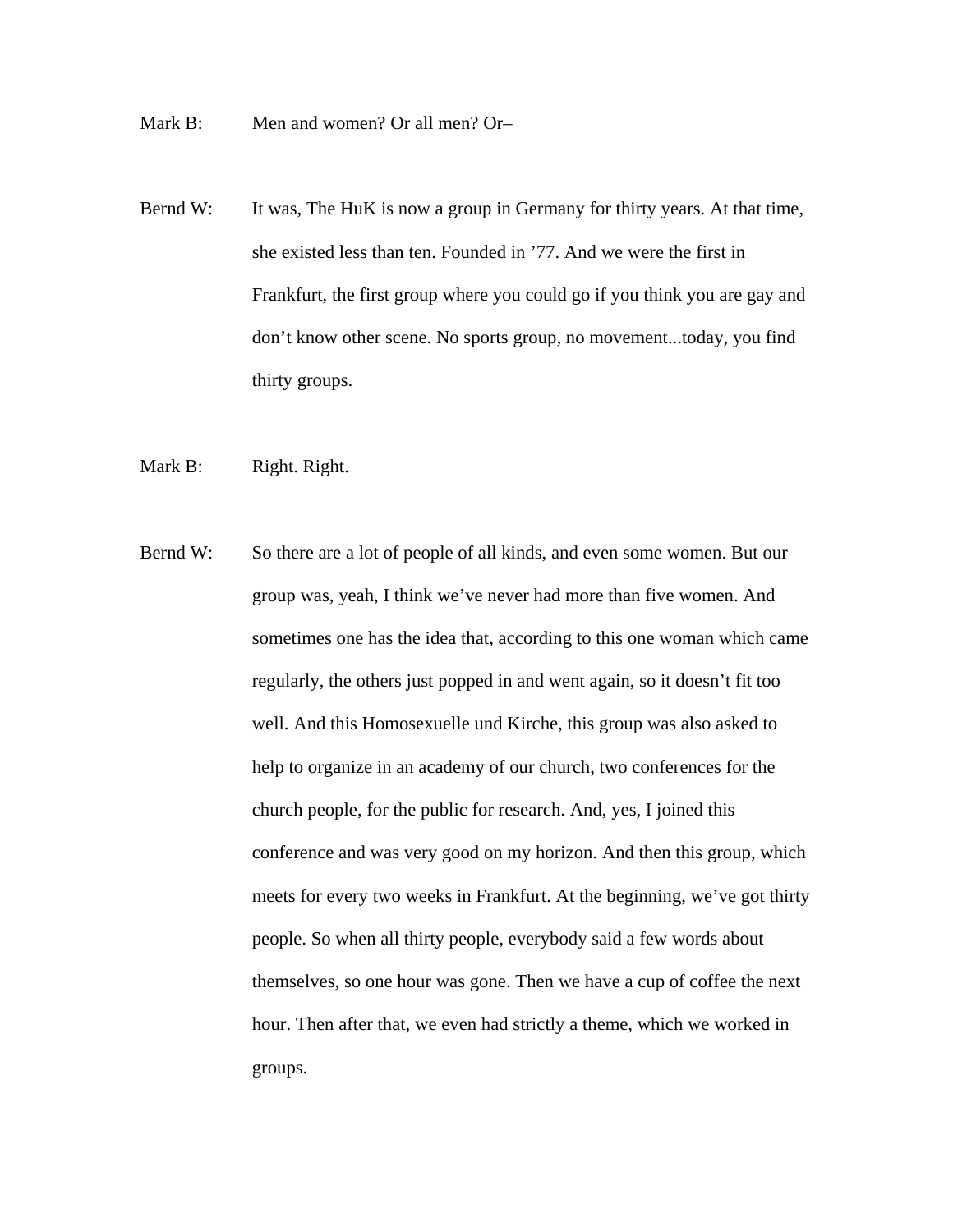- Mark B: Were there other clergy or religious folks as part of it?
- Bernd W: Other theological students. Yeah. Yeah.

Mark B: At this point, you had started in prison ministry?

Bernd W: Yes.

Mark B: And so you'd separated from your wife and children?

Bernd W: Yes. And so when we have the facts up to a year, you could not see that I met my first friend in between. So he was going to this group, too. And when I had my coming out, my idea was you should look for an elder friend, an older friend, you want to have a partner, a daddy. You feel so small, I was forty-two and a big man. Yeah, it would be nice, it just happened the other way around, there was of course a young man which thought I recognized for years, I have an elder friend, yes, yes, I'm a student of theology, and I'm not too certain about myself. I would like to have someone beside me. Yeah. At that time, I had not left my family, when I met him first and this so, there's some, I think, eight weeks. I think, or at least twelve. When I met him in spring, let's say in September I left my family. So the conflicts there were too big. So we first thought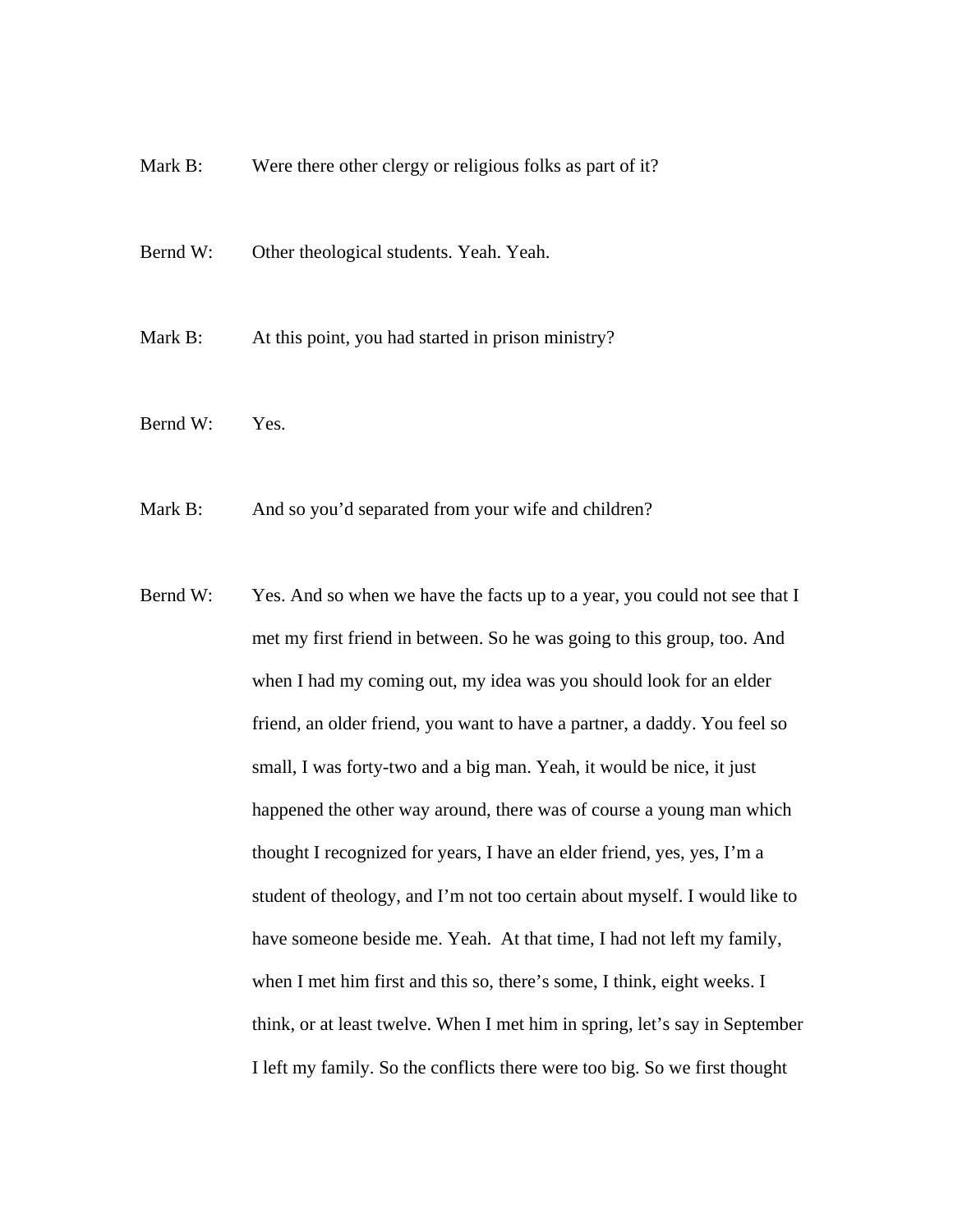we could make it a total family and friend thing. My wife said, "Oh, what a nice man. Well, I'm not against him." And my children said, "Oh, this is Thomas, okay." And the really sharp point was when I came back from a visit from him, he lived about fifteen kilometers away, and like kids do today, they're just into the door and then go to the phone. That was me, I did the same. So coming in, she said, "You're coming from your friend. Why do you have to call him just now again?" And then I felt that I was so upset, I said, never again the wife has to allow, to say how close I will be to a man. Never!

Mark B: So did you tell your wife that you thought you were gay, so she knew about that?

Bernd W: Yeah, I tried ten years ago, and she couldn't get it.

- Mark B: But you were still working in the church at this time. You were still working in the church.
- Bernd W: Yeah. And at one of these conferences, my later boss, I don't know exactly...

Mark B: Boss.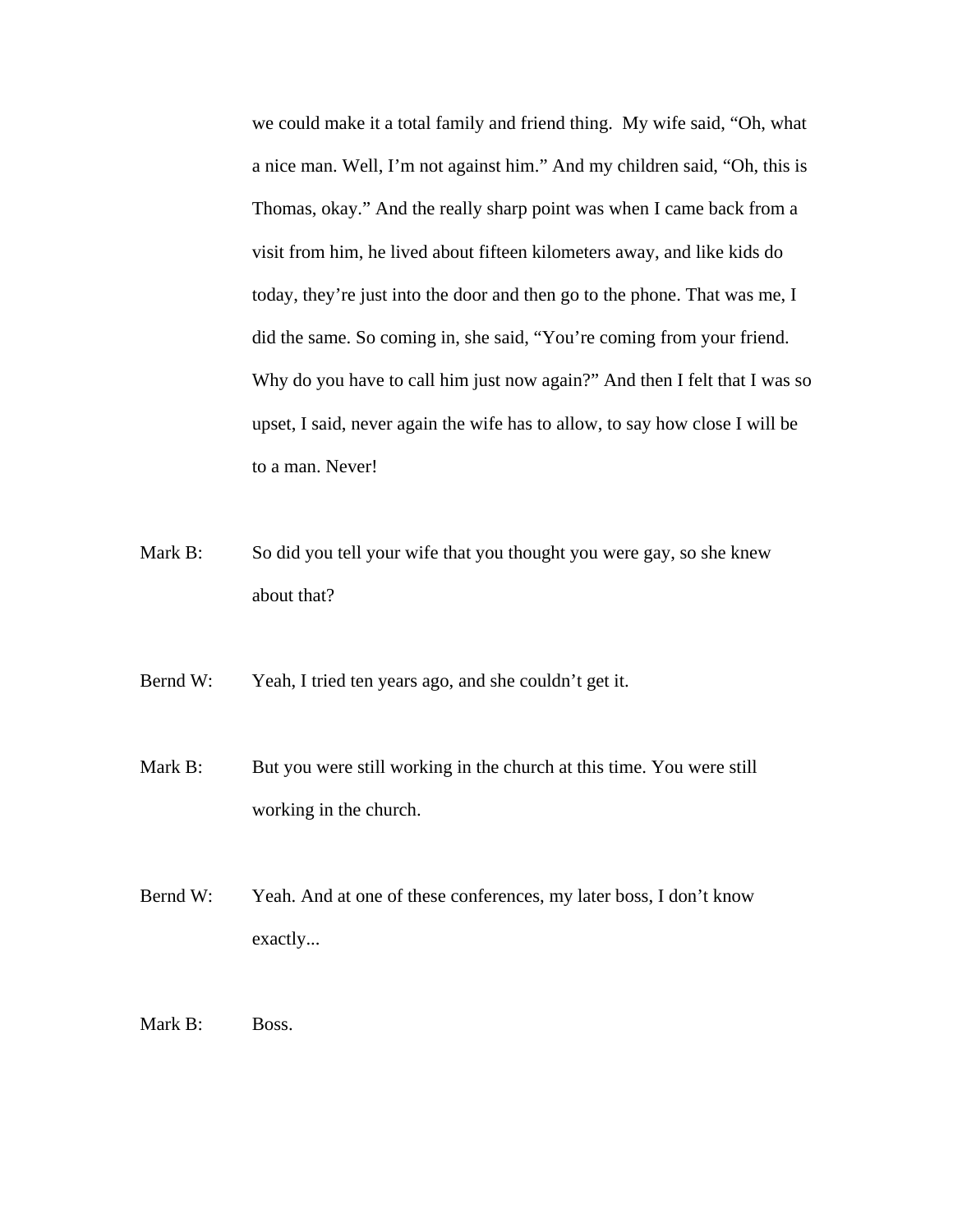- Bernd W: So he knew then my position from the first day, as we had small groups at this conference. And he was sitting there and I thought, "Now you have to decide--you lie or you tell the truth!" So he was knowing from the very beginning, and so I had to took all these next steps when I left my family... And he tried to shelter me a little, that I could keep my work. And they were not sure whether in prison–it was the treaty between church and state–and could they be regarded not faithful if they would not tell the state that I am gay. Should they have to tell them? And then they decided to take the risk and did not tell them. Yeah. There was a ... psychologist. He was gay, of course.
- Mark B: So you had to go see a psychologist? That's what they told you to do?
- Bernd W: Yeah, these talks with this man from authorities in the church, they were sometimes very strong, very hard; so my boss, which was directly with me, he was more the counselor. But he had to call his colleague, who was really my boss. And he had a little booklet. And when I talked to him, he always was writing down what was named...
- Mark B: But they didn't kick you out.
- Bernd W: No, no. They said, "Please pay your wife enough money. And then don't do anything wrong." And he let know that other, because in these matters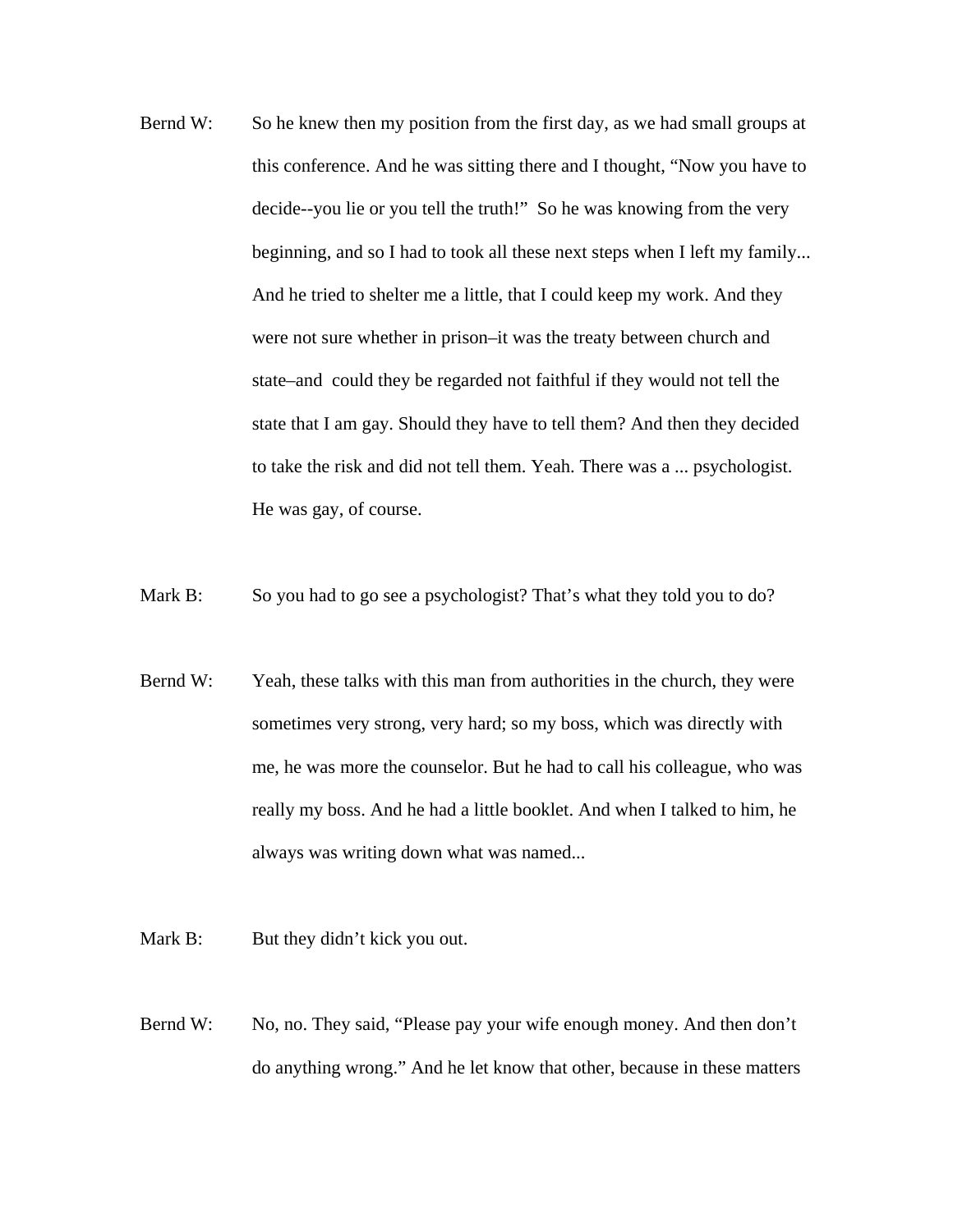of divorce, do a lot of shit, yes, thank you, but don't. And of course, I didn't. I did my duty to my family. And I lived from a very small salary with some friends. And so she could keep the flat where the rent was paid by the church for some three years, at least. And then my boss, he said, "No, it's not you living in the bigamy." Yeah, you have a friend and a wife. One day, you have to decide. So they wanted me to decide what to be. And of course, it was long enough too, so regarding this time of my life, I had to pray very often to get strength to, it was like the stress my mom had when she was in her heart. Yes, yes. And looking back, I would say, we had, and, the divorce, we had a merciful divorcement. And as she, the mother of our children, she did not argue against me so I could keep up all these contacts. And now they are grownups and I'm a grandfather already.

Mark B: So am I.

Bernd W: And the Forum, yeah, the history of the Forum.

Mark B: How did you make connection? Was there a German religious group? Gay lesbian religious group that you were part of?

Bernd W: This was The Huk: Homosexuelle und Kirche.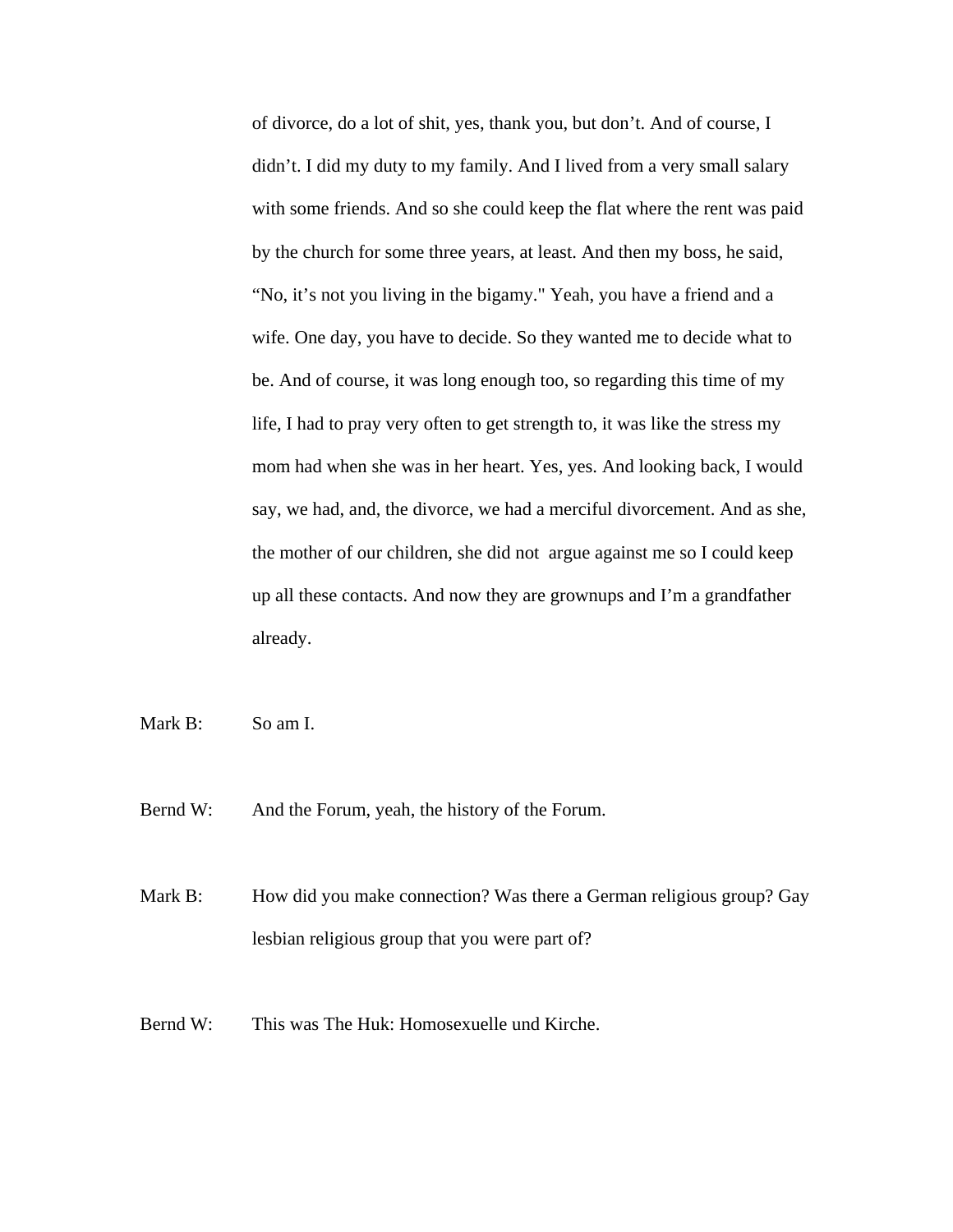Mark B: Okay. Okay.

- Bernd W: And I felt a little, sort of, maybe it's my generation, though you feel it in grateful for the group and the whole thing has had so, you know, just go in and out as you please, if you can. And I started really from the beginning to do my duties in the association: prepared a newssheet and I was elected for some functions.
- Mark B: And this was in Frankfurt.
- Bernd W: Yeah. This was in Frankfurt.
- Mark B: Okay.
- Bernd W: Yeah. And I would like to mention that a man, which his name was, since has passed away, was Lothar Koschig. And he was from Frankfurt group, was he an important person. He was, "psychologist" I don't know, just, must be a wrong word.
- Mark B: Psychologist.
- Bernd W: Psychologist. He was psychologist. And he was not too well. So he was retired earlier. And he trained a group for at least. He was one of the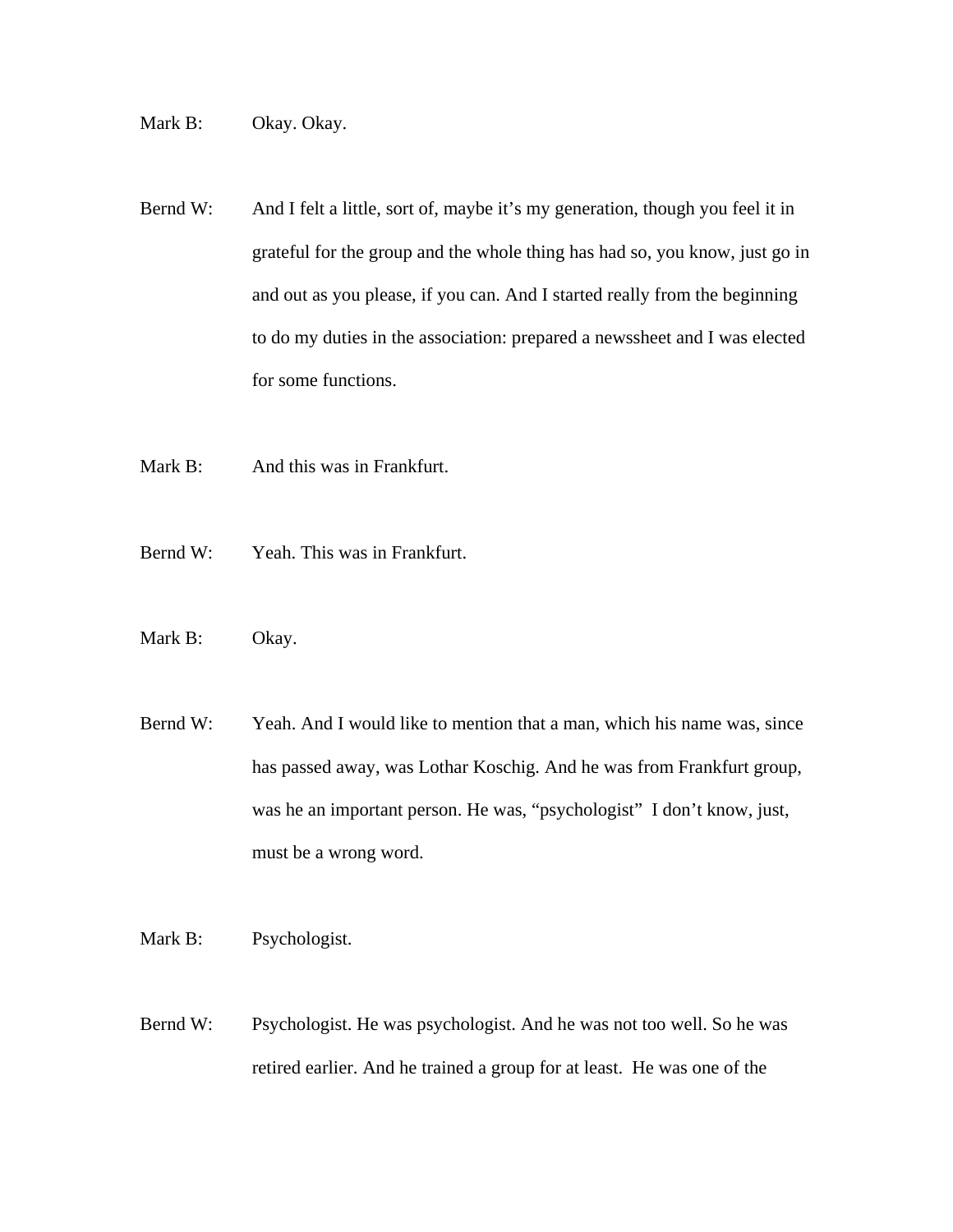founders of the Forum. And the Forum was founded by the HuK Germany and David and Jonathan from France, as you would know**.** And he was a representative from HuK Germany.

- Mark B: So you learned about the Forum through him.
- Bernd W: Yeah. And so he organized a little group, and he was on the board, so we made newssheets for everybody, sending them all over Europe. So I got very well acquainted to the Forum's work. And in, here it was in '88, I don't know. The first forum in Oslo, you may look it up. He said, "Oh, you could be a speaker in the next Forum's conference." He told me the theme is "How can Christian gays face the threat of AIDS?" which was hard to pronounce for not English mother tongue. So I did a speech about that.
- Mark B: Was that the first Forum that you went to? First time you went to the Forum?
- Bernd W: Yeah. From then on, I was part of the Forum. You see, I was so glad to this big horizon, this international meeting, so that was close to my youth ideas of being abroad with a mission.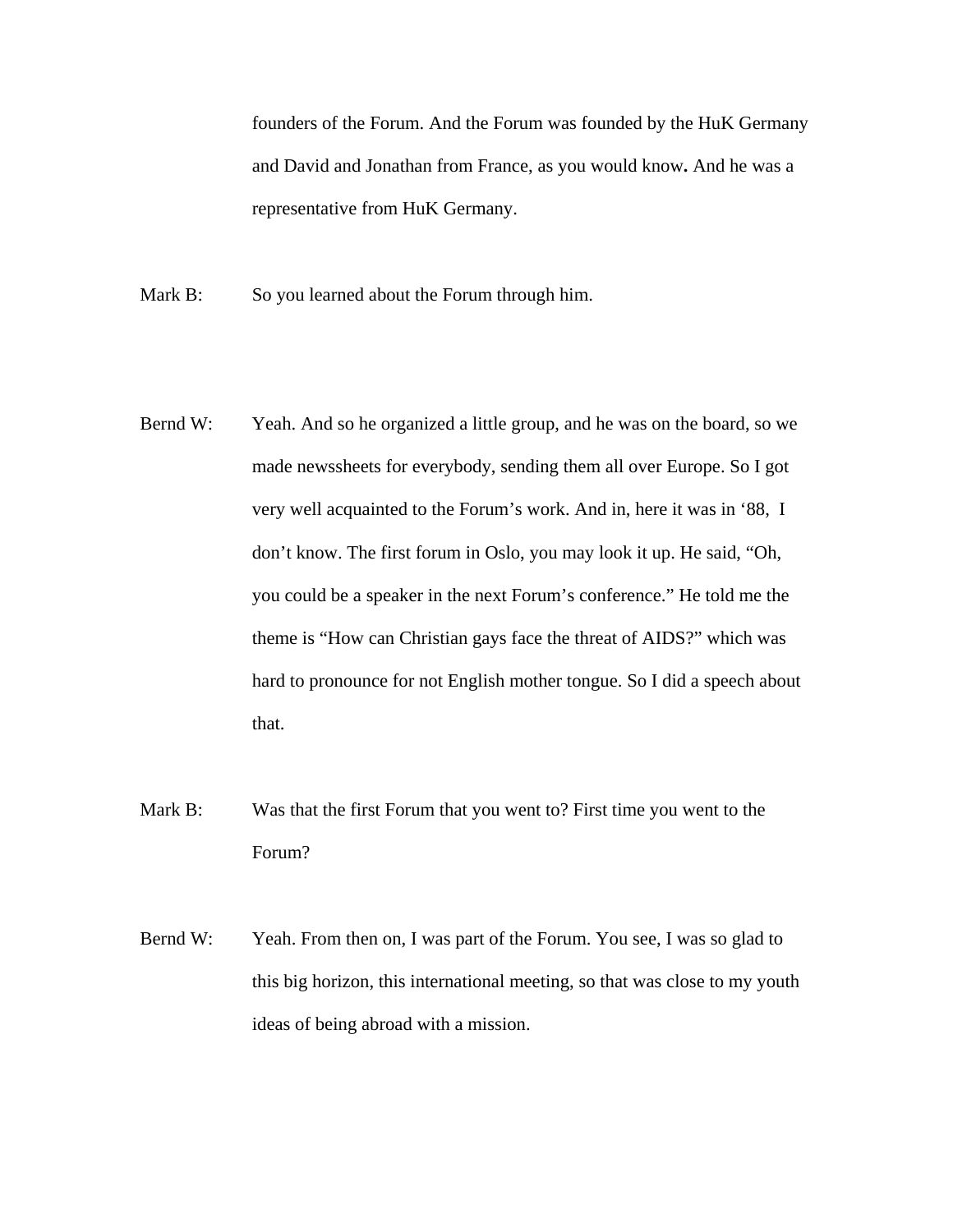- Mark B: So just going back a minute, were you still working in the church through this time? The church kept you employed?
- Bernd W: Yes, yes, yes. So I was for eleven years in prison ministry. And I went out of this by own decision. Yes.
- Mark B: Did you ever have any, did that church do any work around homosexuality? Understanding, learning homosexuality? Or they just tolerated you and let you work–sort of–don't ask, don't tell? Or?
- Bernd W: I would say this Protestant Church of Hessen-Nassau that's the official name, (Hessen-Nassau). They especially - this is two or three conferences in the academy - they really tried to learn about. And even the bishops support, we have a college of bishops. They asked others and I was one day I was a part of a talk so they would inform themselves, yeah. So... yeah. This church was part of the accepting by the synod that there's gay partnerships, and the blessing of the gay partnerships.
- Mark B: Okay. I just want to go back to the Forum. So we leave you in Oslo.
- Bernd W: Yeah.
- Mark B: Other things you remember from the first Forum gathering when you were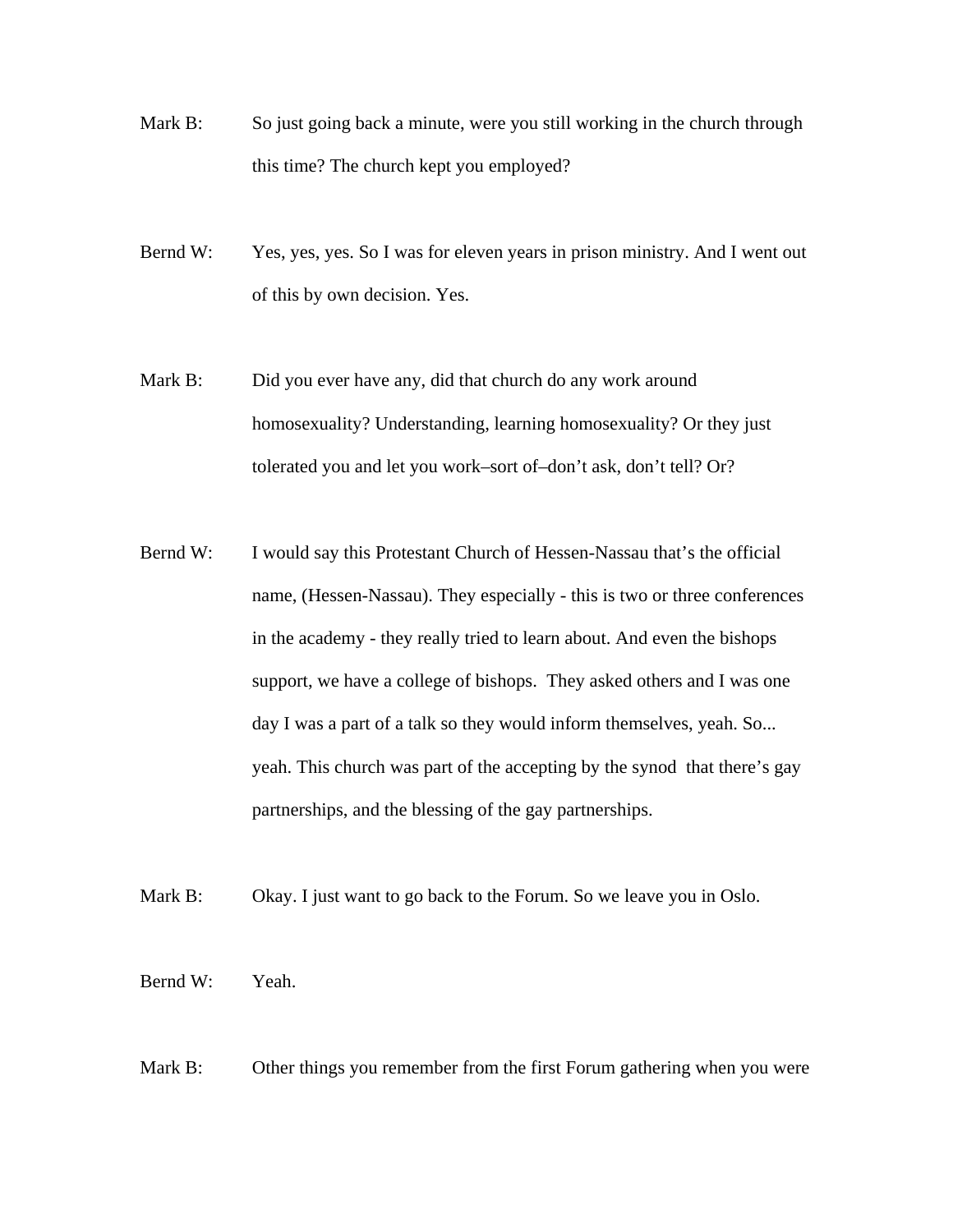there? Other recollections?

- Bernd W: I was a speaker. And I made some friends which I still have–Aasmund, from the first day. And this Lothar was member of the board. When he retired, you can be reelected so often, and they said–oh, yes, the Deutsch Mark is a strong currency. Bernd can keep this in Germany, this is okay. So I was elected the treasurer.
- Mark B: You were the treasurer. Okay. Do you remember when that happened? That's okay.
- Bernd W: I was on duty, til we had the Forum in Bratislava. But the politics were against me, as so many internal things , were going on. The women wanted to have one of themselves on the board, and they wanted to have the Czech delegate later, so she was nominated and elected, I didn't fight for that position...
- Mark B: Other recollections just across those the years of the Forum? What did the Forum do for you? How that was important for you, what you remember?
- Bernd W: It was very important to get to know all these people, to see that being a gay Christian is not a matter of being somewhere, that it is only an existence in your own little place. But there's a community behind it, even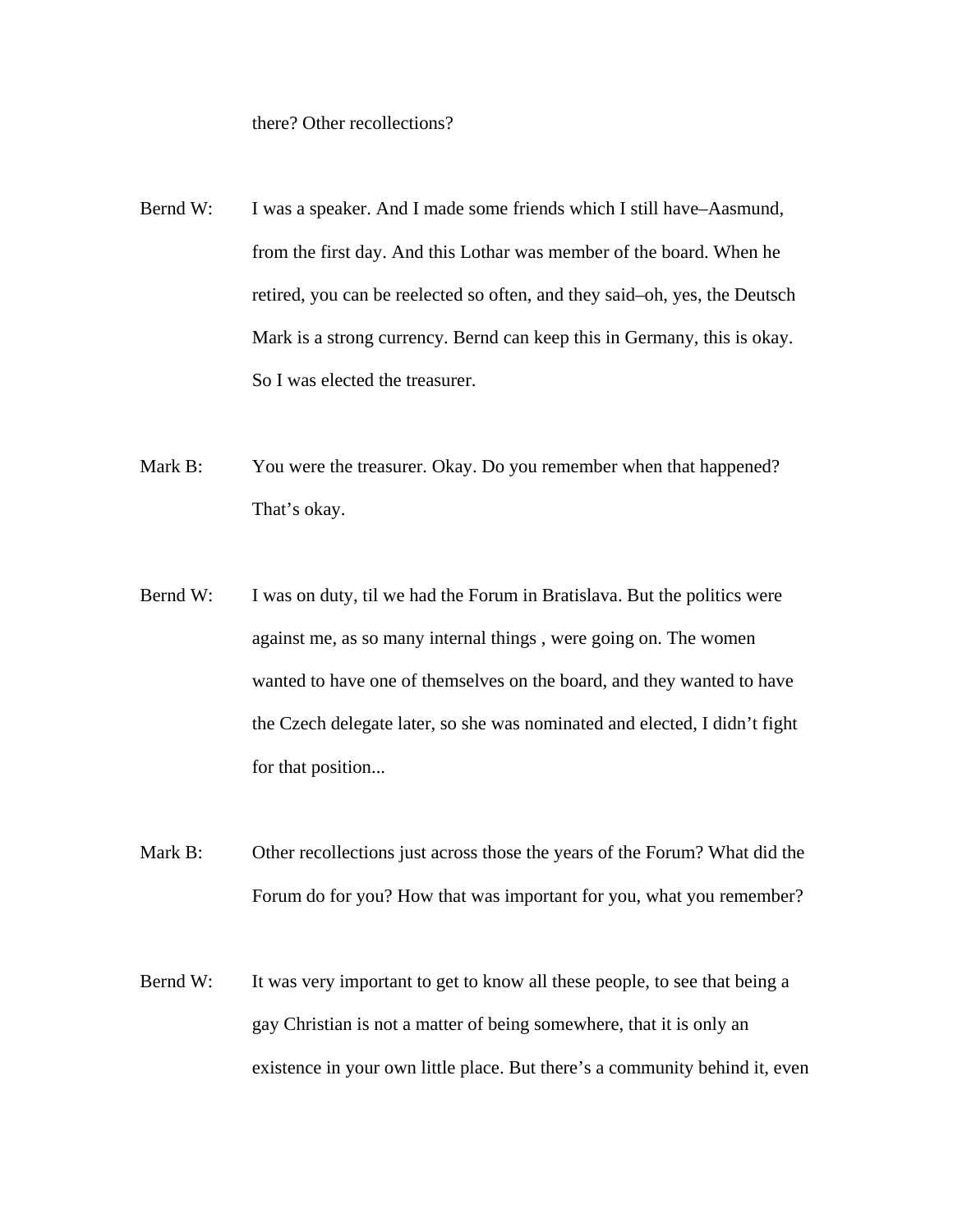in the last years open some windows to the international work in Brazil and China, too, you know. And I was let, I was, the first years when I was in the Forum, before I was elected to treasurer, the board was open for two more–seats without portfolio. And so this was very interesting to work there. And maybe in this year they've decided against, you know. On the other hand, one feels exhausted sometimes, going on and on by the same associations...

- Mark B: How have you, when you look back in those early years, how have you seen the Forum change? How is the Forum different? How has the Forum grown? What have been its challenges?
- Bernd W: The biggest change was, I think, was when the Forum was organized a lot by myself in Germany, when most of women actors were organizing it, the main speaker was a woman too. And I think this year, I think '98, of the woman really made a big step forward in becoming seen, I think, at the Forum. Yeah...and from, yeah, there was a funny thing when the lesbians from the Netherlands, they complained a lot to the Frankfurt bishop, the lady. She had a service with us and she didn't even mention the word gay or lesbian. And when they asked her, she said, "Well, you want to be treated as ordinary Christians–as everyone. Should I have to mention dykes?" [laughs] It was a little too, too equal in her services. This is a problem. Do we want to be equal like everybody else? The others from the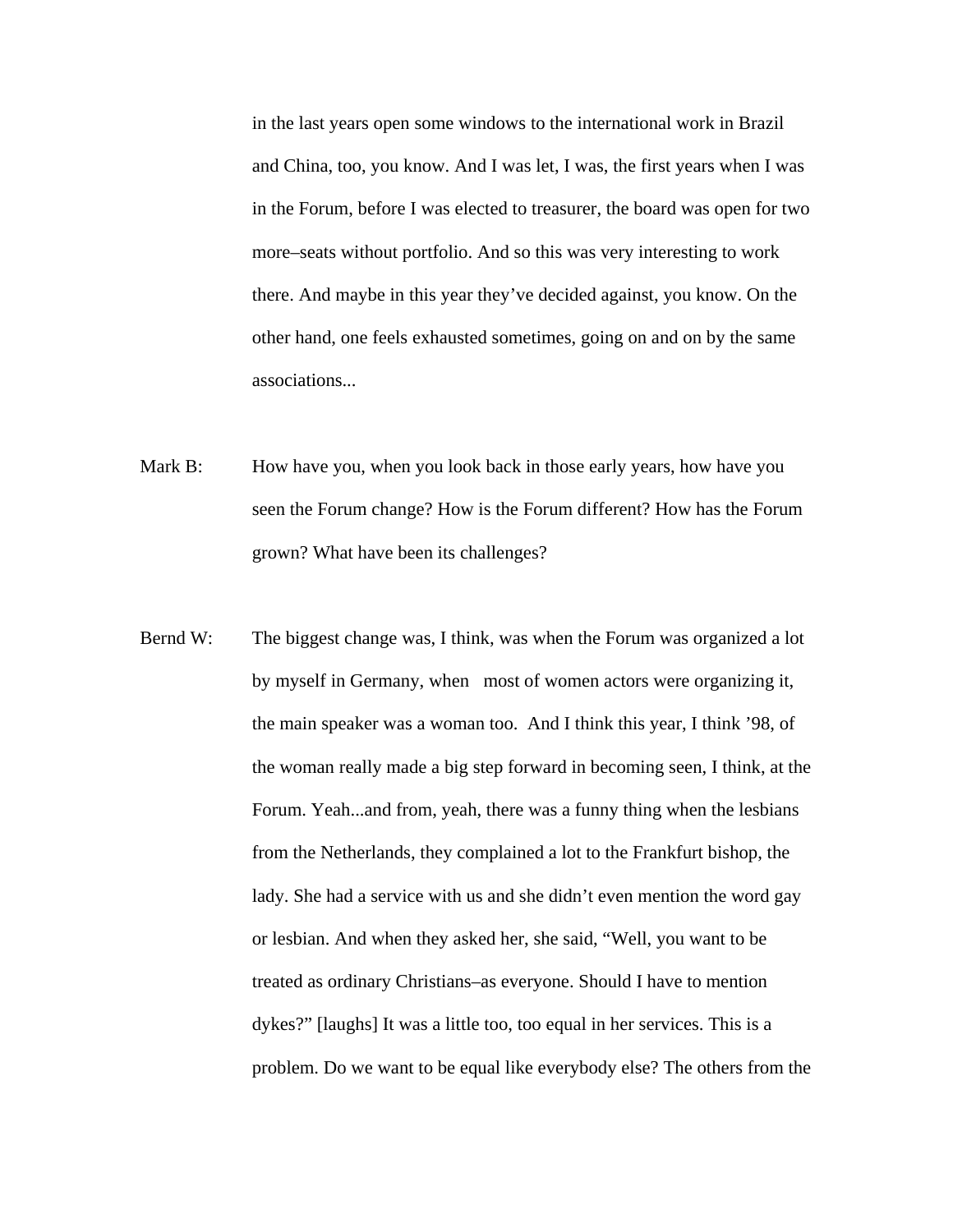other step, probably the attendance of the women at the Forum was a big step forward then. And maybe because of mentality, whatsoever, the women were the stronger part in becoming virtually as the men didn't make any good proposals of...it's just there and it was fine. And the women had to do a lot of things that we're some years behind and they want experience in international affairs. So for this year, first we have the men's day. And the men gradually became jealous about this special thing that the women have–

## **[End Track One. Begin Track Two.]**

- Mark B: What kind of leadership role did you play there?
- Bernd W: Yeah, in Frankfurt, first we had just one speaker. And it was a young theologian. He was a student who was very open. And when he was ordained later, the church had, of course, time to think how they would deal with him. And he had to sign a paper he would not be, he would not stand up in public for the homosexual issues. So when he came to work as a minister, he was lost for the association.
- Mark B: This happened when? You remember roughly?
- Bernd W: '83, '85. In the '80s.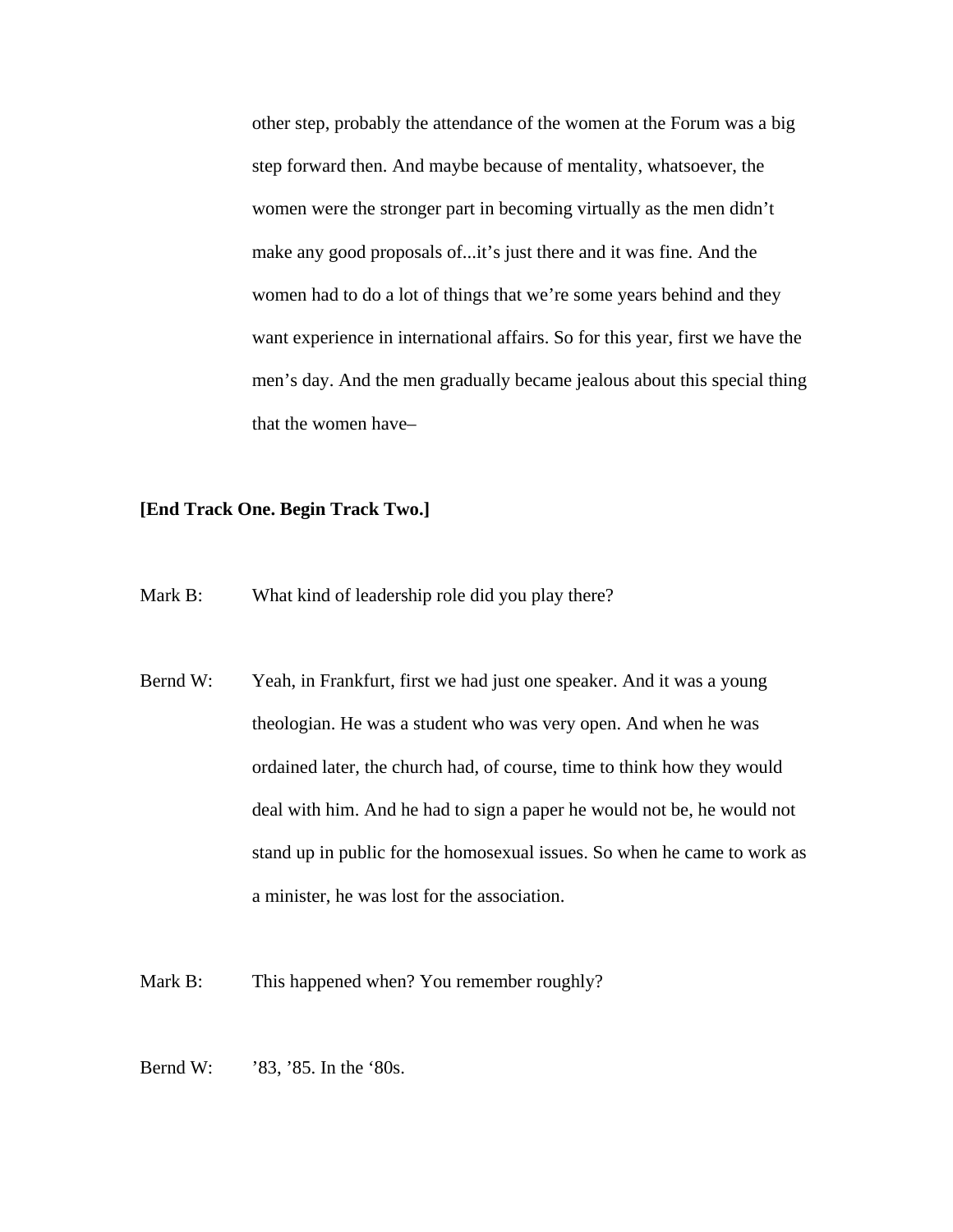- Mark B: In the '80s. Okay.
- Bernd W: They had, the church bodies had these talks because they were so uncertain about the mind of the parishes in this basic conflict between leading bodies of the church and the parishes, the leading bodies say: The parishes are not so developed, they will not understand or accept gay ministers. The parishes on the other hand would say: All bodies up there should finally recognize, what we already know about the issue.
- Mark B: Exactly. So you're in Frankfurt, but this was an ecumenical group, right?
- Bernd W: Yes. Yeah. HuK was founded in '77, was on a federal basis. In the various regions and the. name was "Ecumenical Working Group Homosexuals and Church–German name: Oekumenische Arbeitsgruppe Homosexuelle und Kirche" So we had, from the beginning we were mixed, yeah. And in Frankfurt, we had, later we had three people in charge of the group. And we had one Catholic, one Protestant–me–and one lay man. He was just not a member of the church.
- Mark B: And the group had worship on, occasionally and programs? What have you done?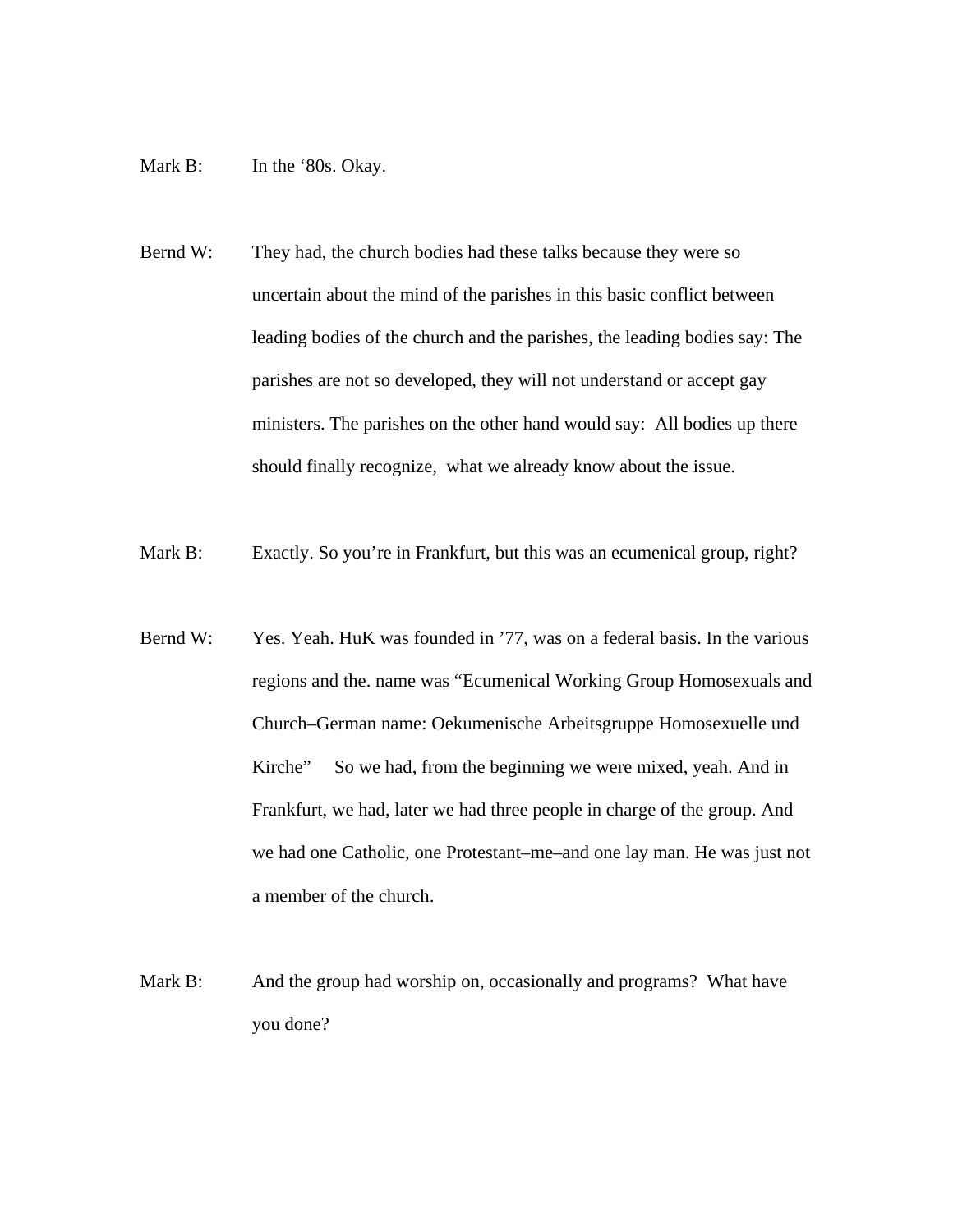- Bernd W: I could have, but I was like any others**,** who where HuK Frankfurt members. So the Frankfurt group never developed a tradition of having service. Yeah. And probably as those who ministered in the morning already, in their own parish, they're not interested to do the same in the afternoon and put themselves into a leading position. So other HuK groups they have regular service. And the Frankfurt group just didn't do that....
- Mark B: How was HuK organized nationally? Was there an annual conference, or an occasional meeting of folks from nationwide?
- Bernd W: It was a very German and strict organization. We had more than twenty regional groups. And they had their own way of gathering. Some did on Sunday, some during the week. And the whole association has two meetings a year–two weekends. Friday to Saturday. And one is combined with the AGM, as HuK later became a registered association. So at times have others who didn't want to be a member of an ordinary association, said "now I'm leaving." I get this everywhere. But so you have two weekends. And then there's always a theme which is to be delt with by a lecture and workshops, like we have here in the Forum.
- Mark B: Okay. How would you see HuK? Has it been growing? It's sort of stabilized? Has its activities changed and become more active in lobbying the church? What's–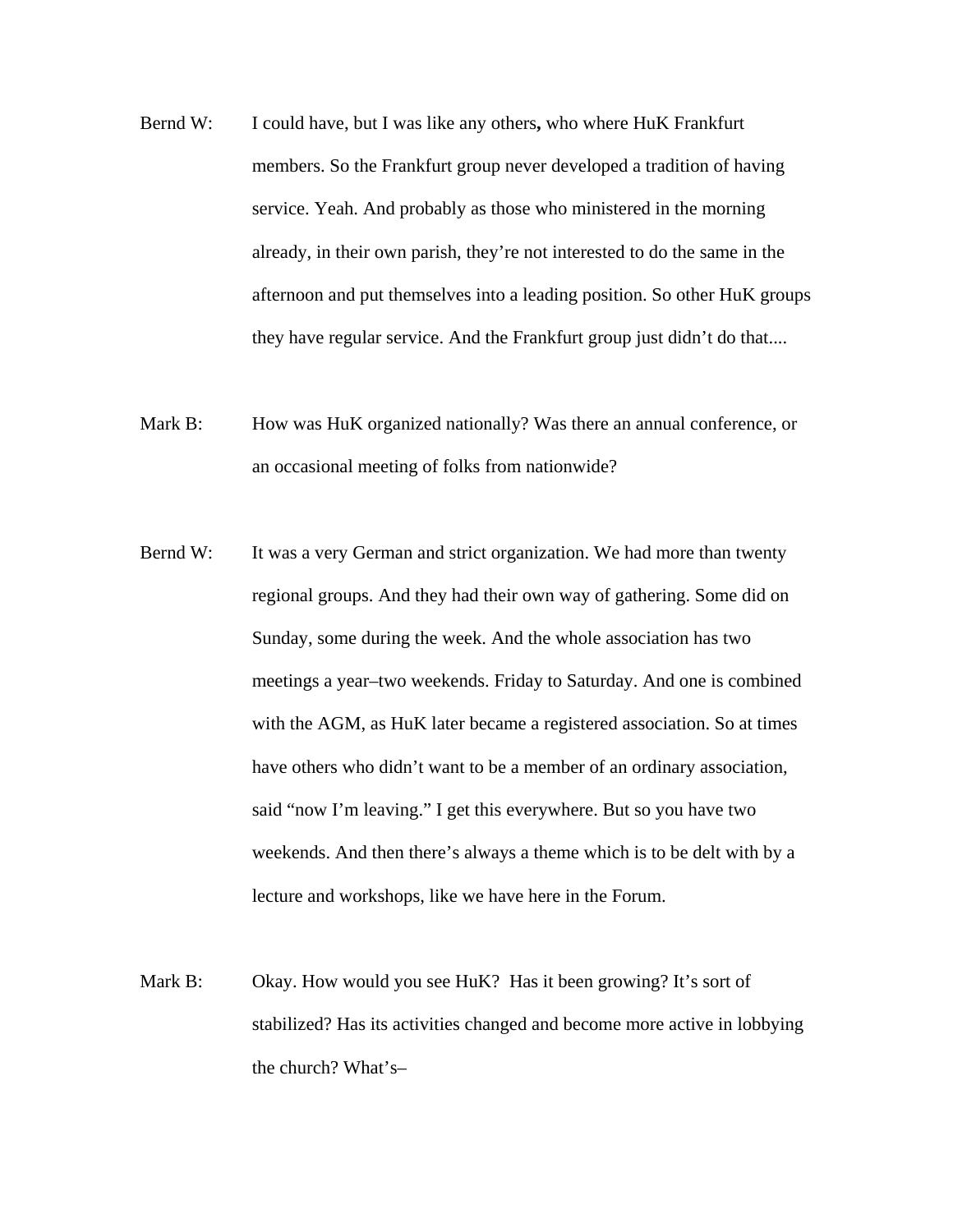- Bernd W: Yeah, I would compare it with a current in former times we had a broad river with a slow current. And now we have a small river, but we have a strong current. The churches, the Protestant churches in Germany know very well that we are there, and what we think about it, and we have visited most of the synods and have pitched our items. But the people who do the work are only few. We have lost about four hundred or three hundred members from the early times.
- Mark B: Early times.
- Bernd W: Yeah, the 80s it's about four hundred members now.
- Mark B: The peak time was around when? In the '80s?
- Bernd W: Yeah. End of '80s.
- Mark B: End of '80s.
- Bernd W: When AIDS was really becoming a problem, and so we lost some of our members to becoming activists in the AIDS camp and other associations. And so regarding this, HuK has not developed a broad influence but on a small and very direct ways it's partnered with the Protestant churches to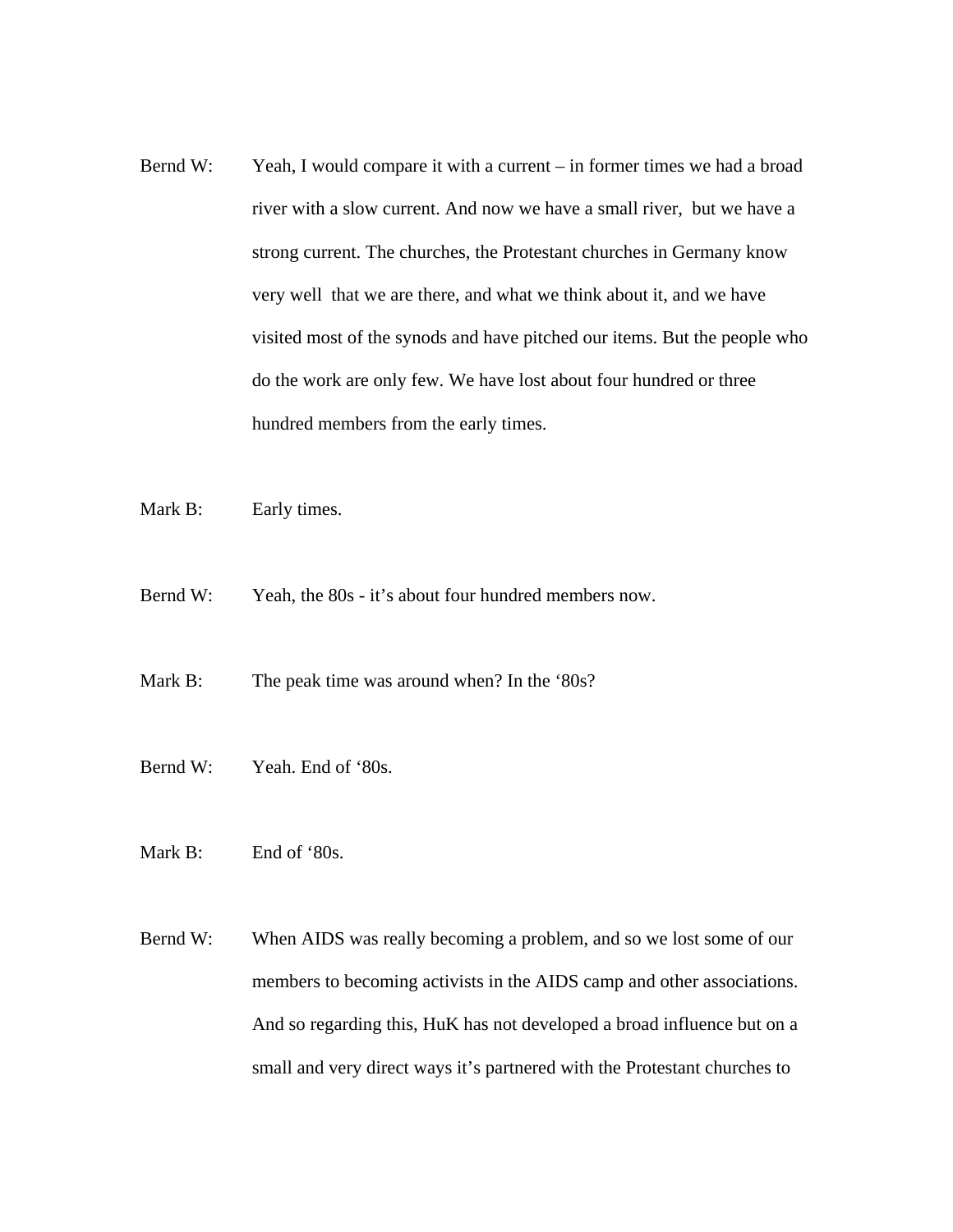be heard and we also tried to get the Catholic bodies even to acknowledge that they have received a letter from us, they do sometimes. Yeah, and these two weekends, and one week, every year is the so-called "Kirchentag" (Church assembly) or "Katholikentag" (Catholic assembly). The Protestant Kirchentag have more than 100,000 Protestants gathering for those three days, from Wednesday to Sunday. And then next year, it's Catholics assembly which has a lot of tradition but it's not so open in its idea, like the Protestant meeting is.

Mark B: So HuK goes and is present at those large gatherings?

Bernd W: Yeah. We have, in the Protestant Kirchentag we have granted to have a school building, which we make it a gay and lesbian center. And have a program of various issues. And also try to work in the official program so that we have outside, well the others, also. From the years we were the first who really made sex an item on this big church. They didn't want to know. So then we had to turn other places, not only in the school or in our center.

Mark B: And with the Catholics? How has HuK been involved?

Bernd W: Yeah, the Catholics, they are beside or at the side of HuK. We have now the working communities of service, communities of holy supper. I mean,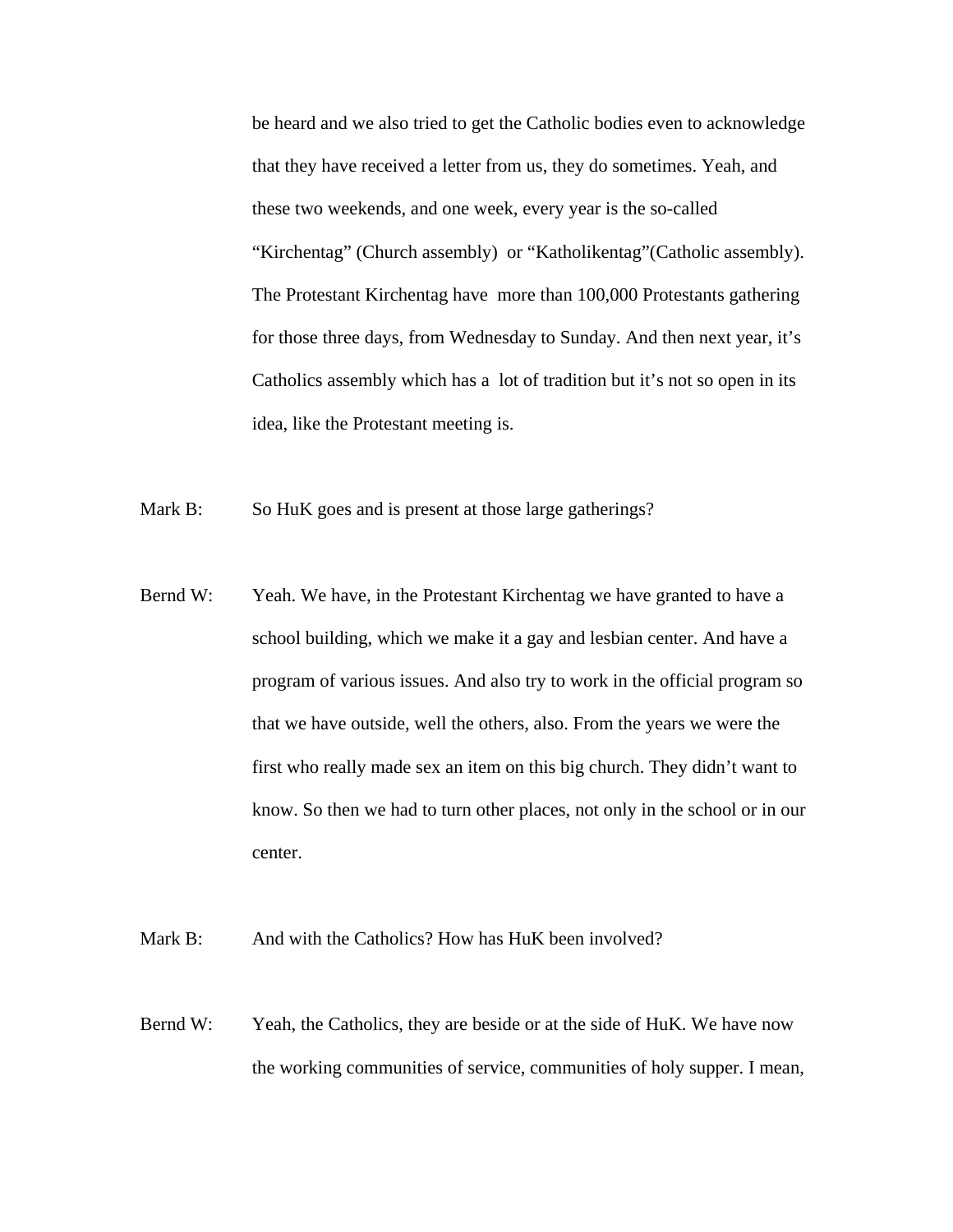these are groups which have someplace in Germany where they started as gay and lesbian christians to have their own service. So in Frankfurt and Stuttgart and Basel, and they have started to form a closer link. And they also participate when there's a big Catholic meeting, the "Katholikentag". And this is only possible, it was the Catholics as the head of this Catholic meeting with a lay president. Formally the bishop is, of course, upon him or her, so they can decide a little easier how much space we have for our group. Christians of...

- Mark B: So you've retired from the ministry, correct?
- Bernd W: Yes. For the seventh year now. Yeah, we had a program of early retirement in our church. And I had faced some problems with my hipbones. Yeah. And the event, the local circumstances**.** So if I had not really retired, I had to do the double work. And my colleague had to leave, fast... You understand?
- Mark B: Yes, I understand.
- Bernd W: .... retirement.
- Mark B: So you have particular interests or projects you've been doing in your retirement?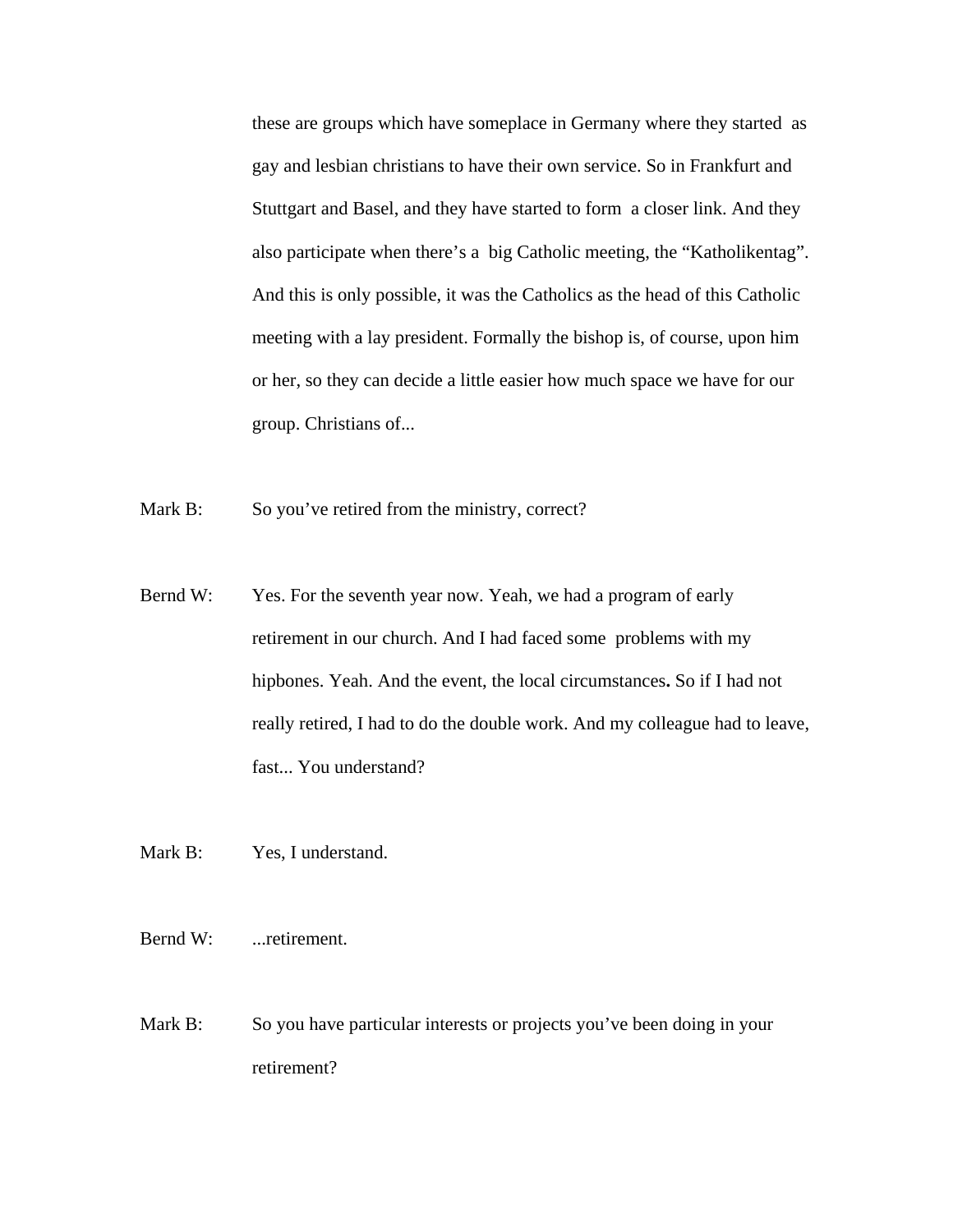- Bernd W: Yeah, the HuK, the work with HuK is the only hobby I have so far which is really for a long time. And as being gay and Christian or lesbian is a minority, I'm still engaged in helping minority Christians, by the Gustav-Adolf Association founded in memory of the work of the King Gustav Adolf from Sweden. He helped the Reformed forces to resist the Catholic troops in  $17<sup>th</sup>$  century war...
- Mark B: Okay.
- Bernd W: But this is also a very interesting field of Christianity and living in special circumstances. So it fits very well together.
- Mark B: Thank you. Do you have some, do you want to, as you look back over all the years with HuK and all the years of the Forum, are there any other particular experiences that stand out, or reflections that you have on what this has meant for you, how it has changed the church? I assume you think you've seen significant change in the church in Germany? Or do you think the change is slight?
- Bernd W: Yeah, the position of the church I am in, our church in the community of the Protestant churches in Germany, we have a reverence for years, so we were the church of Martin Niemöller. He is famous. And so this is going